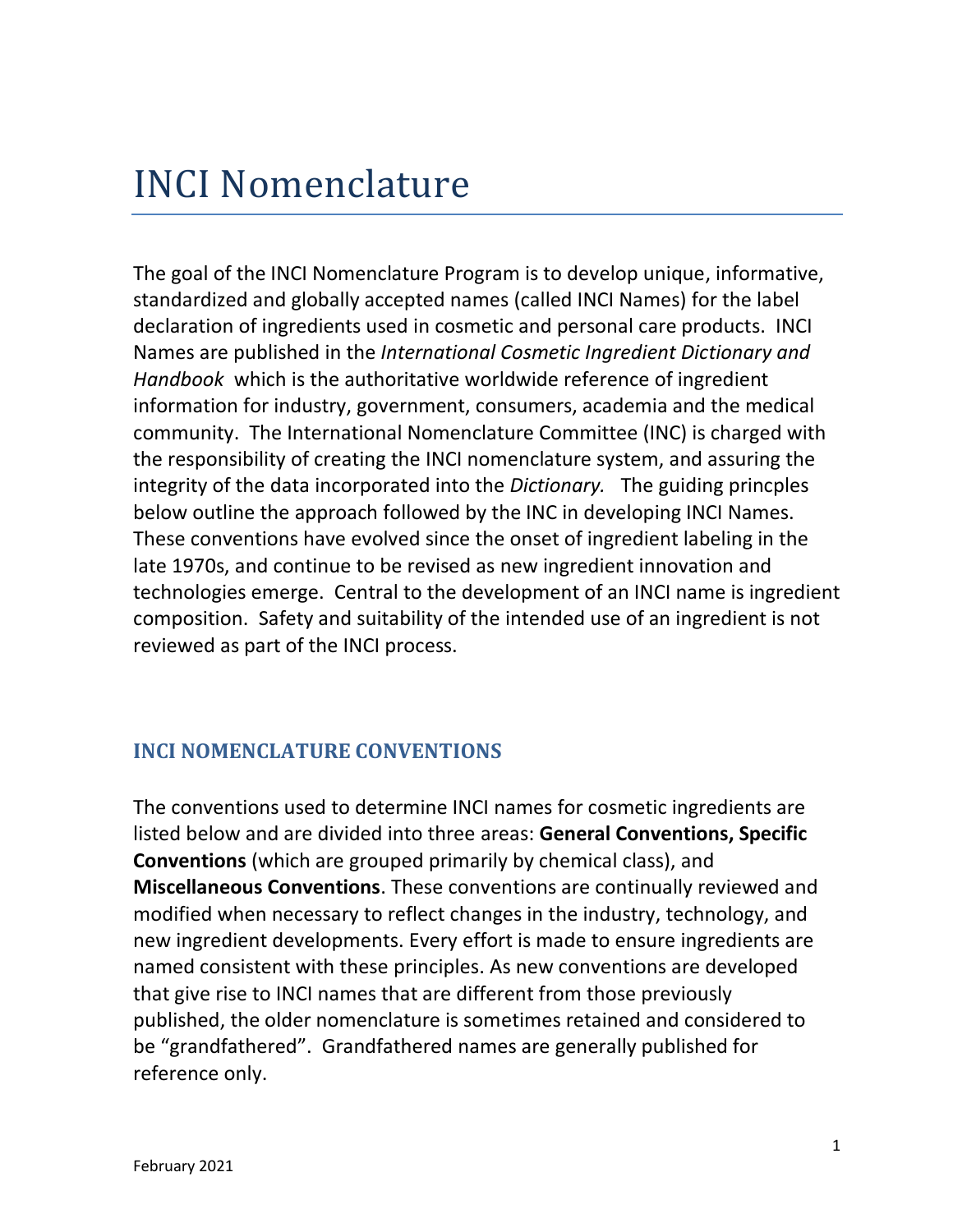# **Table of Contents**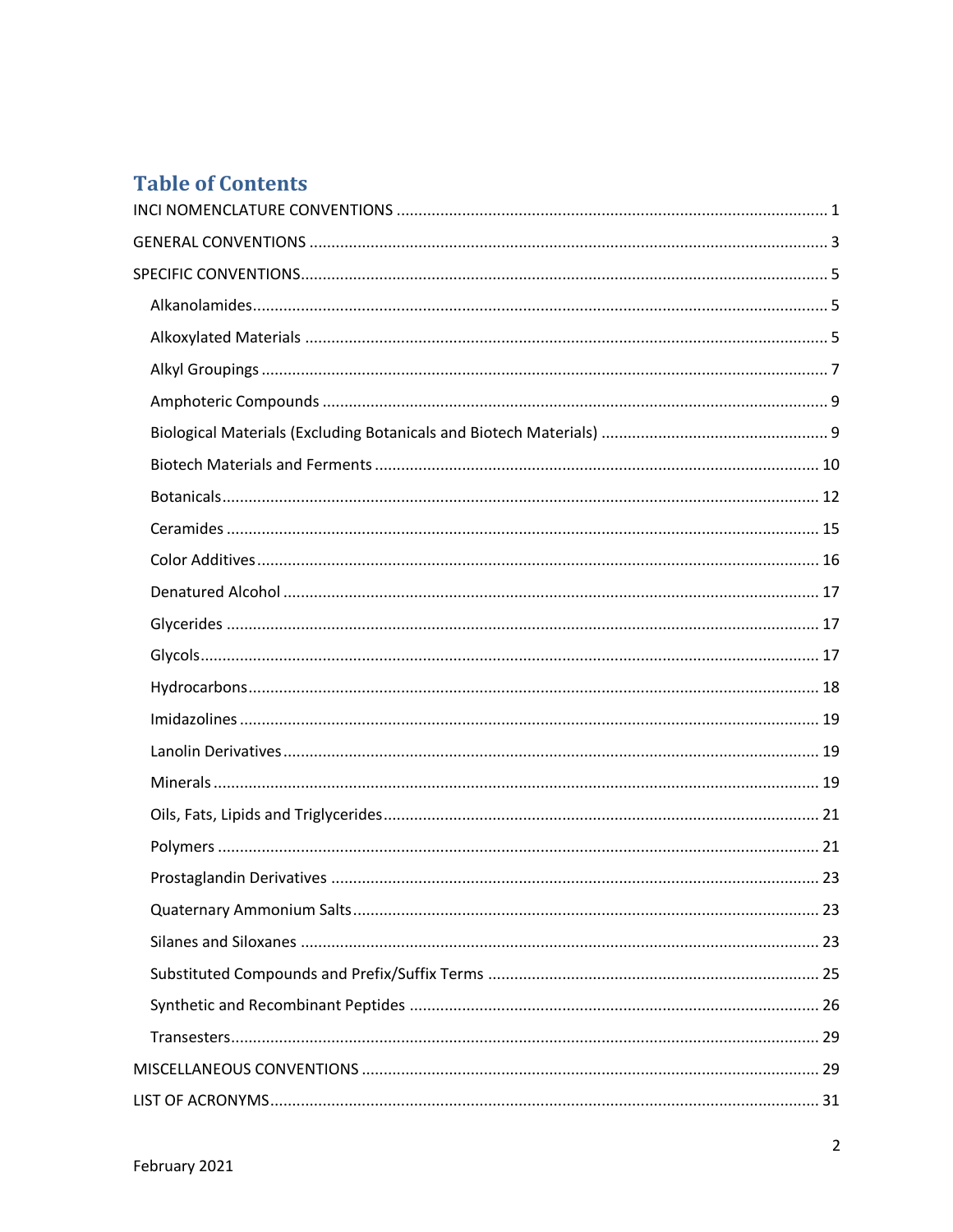## <span id="page-2-0"></span>**GENERAL CONVENTIONS**

- 1. Nomenclature assignments are based on the chemical composition of the intended product, and simple chemical names are used when possible. The assigned names are generally based on an ingredient's final composition and purity irrespective of the type of manufacturing process (e.g., chemical synthesis, biotechnology, etc.). An ingredient is considered a single constituent or well-defined substance in accordance with the criteria outlined in the Technical Guidance Document for identification and naming of substances in REACh. Exceptions include organic and silicone polymers, botanical extracts, fermentation products and minerals, which are typically named by their starting materials and can include the process by which they are manufactured. For additional information, see the Conventions for Botanicals, Minerals, Polymers, and Silanes and Siloxanes.
- 2. Recognized chemical abbreviations are used where applicable. A list of the abbreviations used in the Dictionary may be found in the List of Acronyms.
- 3. Traditional stem names are retained as combining terms when consistent with other conventions. Commonly recognized trivial names will be utilized where appropriate, e.g., acylated derivatives of amino acids, Lauroyl Lysine, or acylated derivatives of hormones, N-Caffeoyl Serotonin. See also Rules 27a and 57.
- 4. Name/number combinations are used as INCI names for cosmetic ingredients only where the complexity and/or similarity of ingredients precludes assignment of reasonable nomenclature. The stem names are suggestive of the structure or the composition of the material, e.g., rh-Oligopeptide-6, Quaternium-27, Polyurethane-5, Polysilicone-1. Where descriptive terminology is desired for a particular component of a raw material that would fall under these classifications, alternate nomenclature may be provided. Established name/number or name/acronym combinations are also utilized, e.g., Red 4, CI 10020, HC Blue No. 10, Ceramide EOP.
- 5. Specific names previously established by the U.S. Pharmacopoeia (USP), National Formulary (NF), the Food Chemicals Codex (FCC), Merck Index, International Non-Proprietary Names for Pharmaceutical Substances (INN), World Health Organization (WHO), the Research Institute for Fragrance Materials (RIFM), and United States Adopted Names (USAN) are retained in many cases. Furthermore, established abbreviations and criteria are utilized for simplifying the nomenclature of families of complex ingredients where applicable. For example, the root word "alkonium" from the USAN convention to denote N,N-dimethyl N-alkyl benzyl in Benzalkonium Chloride is utilized to name other similar cosmetic ingredients such as Cocoalkonium Chloride. Compounds that are similar to materials described in recognized sources are given analogous names when possible. Examples include the Research Institute for Fragrance Materials (RIFM) names for the fragrance compounds, Linalool, Longifolene.
- 6. USAN abbreviations and criteria are utilized for simplifying the nomenclature of families of complex ingredients where applicable, e.g., Poloxamer, Nonoxynol, Octoxynol, Meroxapol.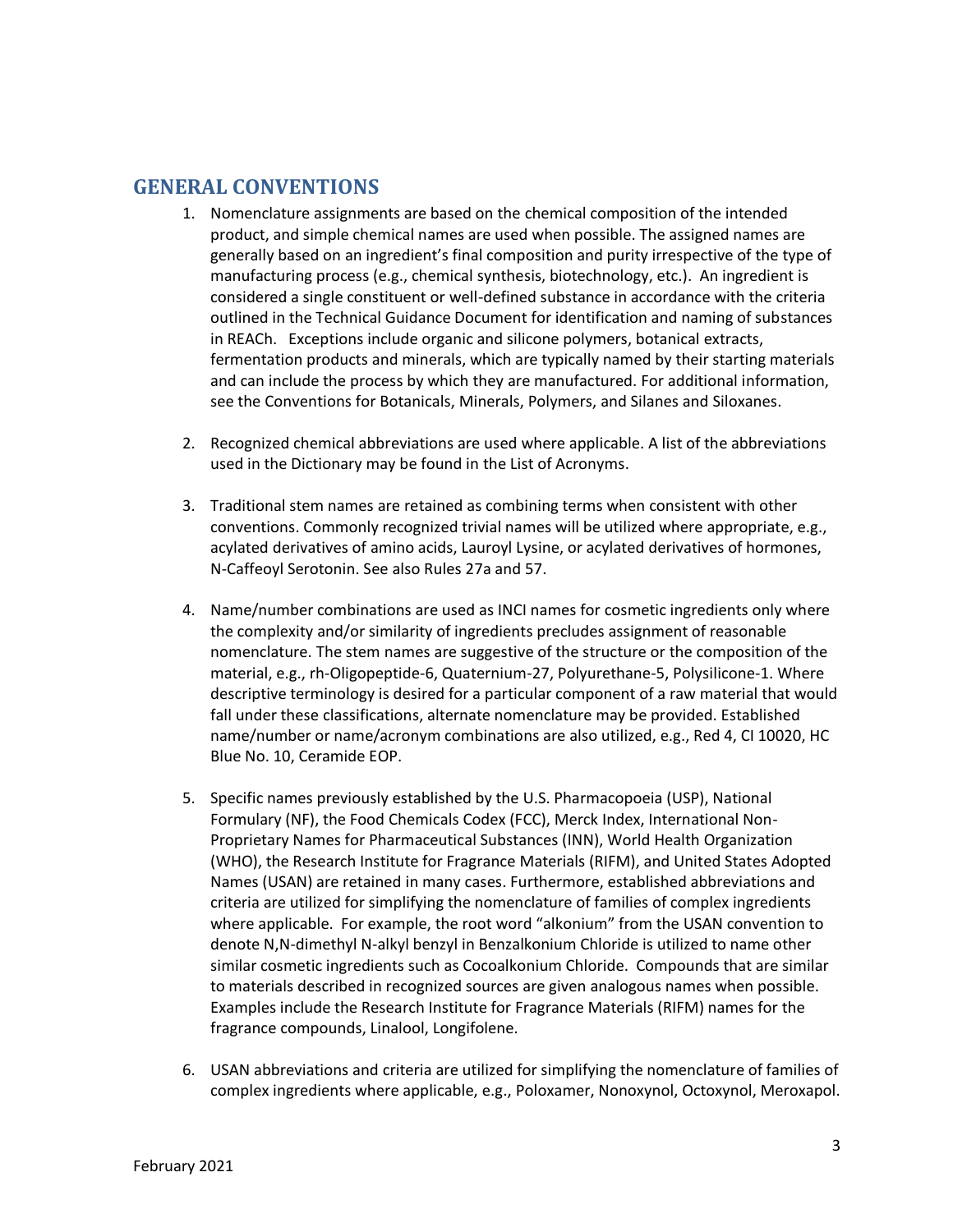- 7. Compounds that are similar to materials described in recognized sources are given analogous names when possible, e.g., Cocoalkonium Chloride.
- 8. Names of ingredients that contain terminal numbers are generally hyphenated, (see Convention 4), and names for derivatives of hyphenated materials retain the original hyphenated term, e.g., Quaternium-18 Hectorite.
- 9. Hydration states are not usually expressed, with the exception of Hydrated Silica. For information on process terms, see Convention 73.
- 10. Compounded mixtures created by blending materials are named by listing each component in descending order of predominance. See the section on Labeling Reminders for further information. On a case-by-case basis, materials containing a significant amount of unintended product may be named as a mixture, e.g., excess glycerin in products obtained by the transesterification.
- 11. Water, ethyl alcohol and other common diluents or solvents contained in commercially available raw materials, except extracts and products derived by fermentation, have not historically been identified as part of the INCI Name. In recent years, the INC has included the identification of non-aqueous solvents in an effort to provide further transparency. See the Labeling Reminders section for additional information on the labeling of solvents and/or diluents that may be present in raw materials.
	- a. The INCI name for water, regardless of source is Water. The only exception is the INCI name Sea Water because it is sufficiently different in composition from fresh water, and it also corresponds to an EU Trivial Name, Maris Aqua. (See the Trivial Names section). Botanical waters are named in accordance with the Botanical Conventions.
	- b. Purity standards or processes associated with water are not identified in the INCI name, e.g., purified water, deionized water, sterilized water.
- 12. For products marketed in the United States, the phrase "and other ingredients" may only be used in the label declaration when confidentiality has been granted by the U. S. Food and Drug Administration in accordance with procedures established in 21 CFR 701.3 and 720.8(a). Currently, there are no similar exclusions in the European Union Regulation (EC) No 1223/2009. For products marketed in Japan, the phrase "and other ingredients" may only be used in the label declaration when confidentiality has been granted by MHLW in accordance with procedures established in MHLW Notice No.990 (Sept/29/2000).
- 13. In order to facilitate clarity and ease of use when labeling, INCI names have been designed to require a minimum of punctuation and capitalization. Slashes are used to designate compounds (not blends) that are produced as a mixture or are composed of more than one entity, e.g., Dipentaerythrityl Dicaprylate/Caprate, Glyceryl Cocoate/Citrate/Lactate, Styrene/MA Copolymer, Silicon/Cerium/Titanium/Zinc Oxides. Additionally, slashes are used to identify botanical materials that are hybrids. The terms are described in alphabetical order, separated by a slash. For additional information, see Convention 21 on the identification of alkyl groupings, and Convention 44(b) on the listing of monomers.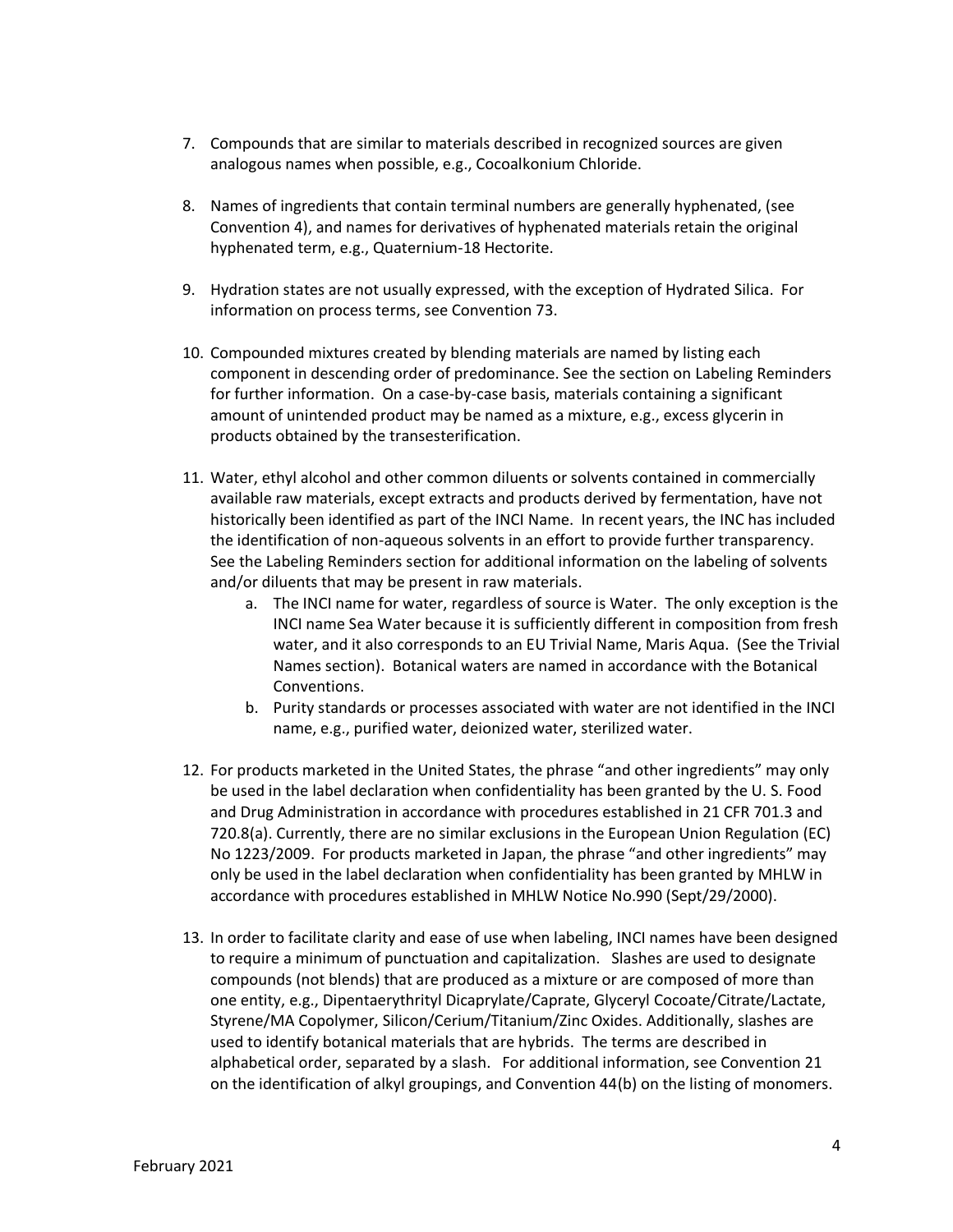- 14. Wherever new nomenclature has been adopted, every effort has been made to use the shortest name consistent with these rules. Shorthand abbreviations will be considered for names with exceedingly long character length.
- 15. The International Cosmetic Ingredient Nomenclature Committee, in conjunction with the Personal Care Products Council, reserves the right to provide specific nomenclature in certain cases to make the nomenclature more informative to the consumer. In particular, terminology for ingredients related to drug active substances may be retained, (e.g., see Convention 50, Prostaglandin Derivatives).

## <span id="page-4-0"></span>**SPECIFIC CONVENTIONS**

#### <span id="page-4-1"></span>**Alkanolamides**

16. Alkanolamides are named by the specific alkyl amide stem and the appropriate abbreviation, e.g., "*Acetamide MEA*," "*Lauramide DEA*," "*Cocamide DIPA*."

#### <span id="page-4-2"></span>**Alkoxylated Materials**

- 17. Alkoxylated materials are named by including the alkoxylation level as the average number of moles of ethylene oxide and/or propylene oxide, and/or ethyleneimine. Ethoxylates, propoxylates, and ethyleneimine are commonly expressed by the degree of polymerization. Mixed alkoxylated ethers (i.e., contain both EO and PO) are named based on the order of addition. For example, PPG-y Glycereth-x means glycerin is first treated with x moles EO then y moles PO. PEG/PPG-x/y means that a material is treated simultaneously with EO and PO, e.g., PEG/PPG-52/32 Dimethyl Ether. PPG-x-PEG-y indicates that the material is first ethoxylated, and then propoxylated.
- 18. a. Ethoxylated alcohols are named by adding the suffix "eth" to the conventional stem name followed by the average number of moles of ethylene oxide, e.g., Steareth-10. Historically, where the moles of ethoxylation is 1,2, or 3, the numerical designation is sometimes omitted, e.g., Sodium Laureth Sulfate, and the definition specifies the average number of moles as 1 to 3.

b. The term Alkoxynol-n refers to an ethoxylated alkyl phenol where n is the average ethoxylation value e.g., Nonoxynol-10. The following table references the alkoxynol stem to its alkyl group:

| Alkoxynol    | <b>Alkyl Group</b>  |
|--------------|---------------------|
| Octoxynol    | Tetramethylbutyl    |
| Nonoxynol    | Nonyl               |
| Dodoxynol    | Dodecyl or Tributyl |
| Pentadoxynol | Pentadecyl          |

19.

a. The polyethylene glycol fraction of all ethoxylated compounds not named as above is abbreviated as the acronym "PEG." This combining form is followed by the average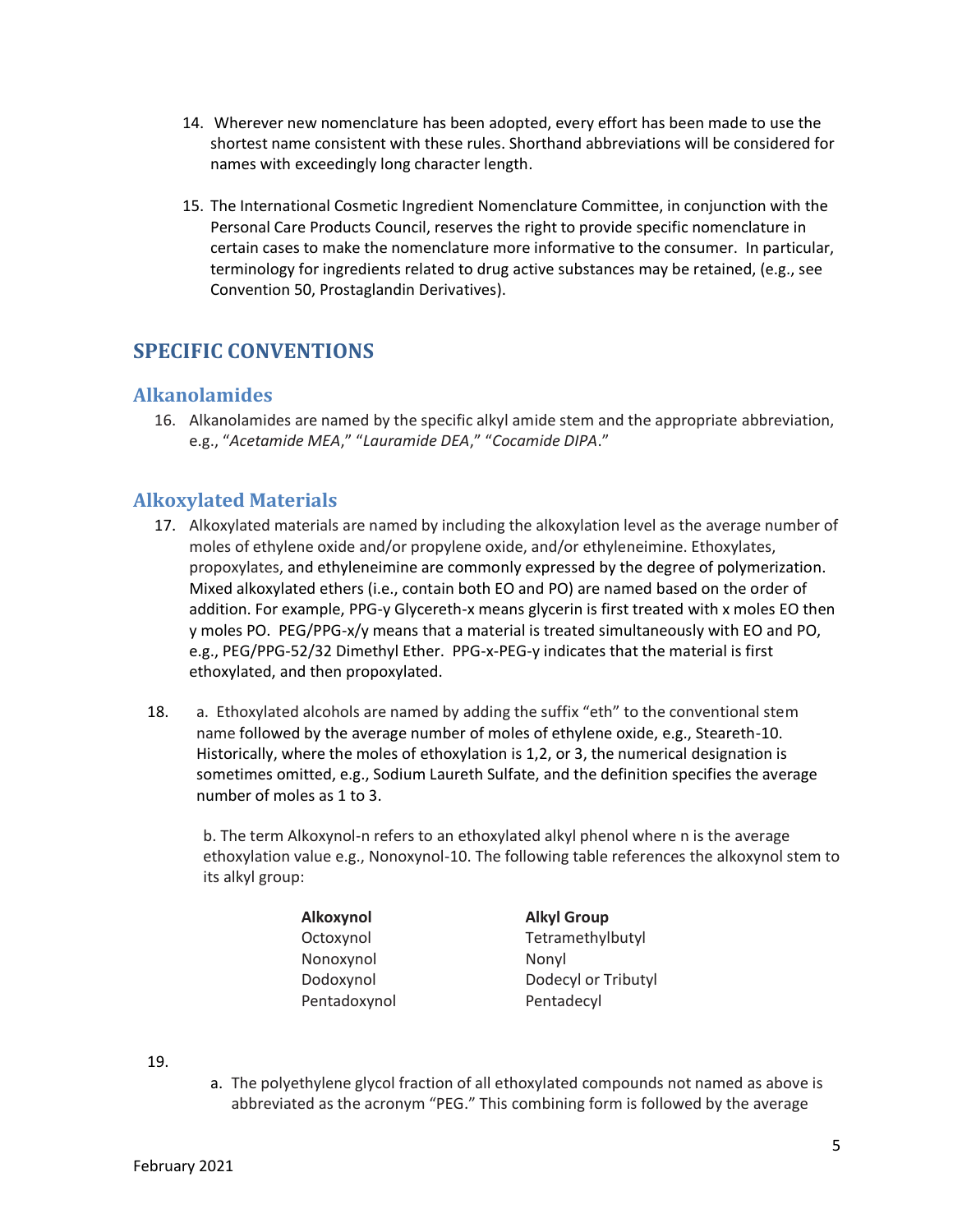number of moles of ethylene oxide. When the ethoxylating agent is 2-chloroethanol, names are generally designated by the term "hydroxyethyl.". See Convention 38.

- b. Polypropylene glycol is abbreviated as the acronym "PPG." This combining form is followed by the average number of moles of propylene oxide, e.g., PPG-24 Butyl Ether. When the propoxylating agent is 2-chloropropanol, names are generally designated by the term "hydroxypropyl." See Convention 38.
- c. Polyethylene imine is abbreviated as the acronym "PEI". This combining form is followed by the average number of moles of ethylene imine (aziridine), e.g., Hydroxyethyl PEI-10.
- d. Homopolymers of ethylene glycol and propylene glycol are named as PEG-X and PPG-Y, respectively, with X or Y equal to the average total number of moles of alkoxylate in the material. Homopolymers of aziridine are named as PEI-X, with X equal to the average total number of moles of ethylene imine in the material.
- e. Alkoxylated esters are named as PEG and PPG derivatives, e.g., PPG-10 Stearate, PEG-40 Stearate. Mixed alkoxylation esters are named in the order of addition of the alkoxylating agent. An example of the random simultaneous addition of the alkoxylating agent is e.g.,PEG/PPG-8/3 Diisostearate, PEG/PPG-10/2 Ricinoleate. An example of the ordered sequential addition of the alkoxylating agent is PEG-4 PPG-13 C13-15 Alcohol.
- f. PEG and PPG polymers or their derivatives in which one of the terminal primary alcoholic groups (CH2OH) has been oxidized to the carboxy group (-COOH), are named by adding the terms "carboxylic acid" or "carboxylate" to the parent name of the original polymer, e.g., Steareth-10 oxidized to carboxylic acid would be named Steareth-10 Carboxylic Acid.
- g. Poloxamers, Meroxapols, Poloxamines and Minoxapols are named in accordance with convention 6 above. The term "Poloxamer" denotes a block copolymer consisting of polypropylene glycol terminated with polyethylene glycol. The term "Meroxapol" denotes a block copolymer consisting of polyethylene glycol terminated with polypropylene glycol. The term "Poloxamine" denotes a block copolymer of ethylene diamine reacted first with polypropylene glycol and then polyethylene glycol, e,g,  $[(PEG)<sub>X</sub>-(PPG)<sub>Y</sub>]_{2}$ -NCH<sub>2</sub>CH<sub>2</sub>N- $[(PPG)<sub>Y</sub>-(PEG)<sub>X</sub>]_{2}$ . "Minoxapol" is the reverse of "Poloxamine", e.g.,  $[(PPG)_x-(PEG)_y]_2-NCH_2CH_2N-[(PEG)_y-(PPG)_x]_2$ . The numerical suffix designation is obtained by the following rule: The first two digits multiplied by 100 correspond to the approximate average molecular mass of the poly(oxypropylene) portion; the third digit multiplied by 10 corresponds to the percentage by weight of the poly(oxyethylene) portion.
- h. Block and random copolymers of polyethylene glycol and polypropylene glycol not named in 19g. are named as PEG-X/PPG-Y Copolymer (block), and PEG/PPG-X/Y (random) where X is the average ethoxylation value and Y is the average propoxylation value, e.g., PEG/PPG-240/60 Copolymer. The sequence (block or random) and the terminal groups are described in the monograph definition of each ingredient.
- i. Terpolymers with a center anchor, in which there is further block or random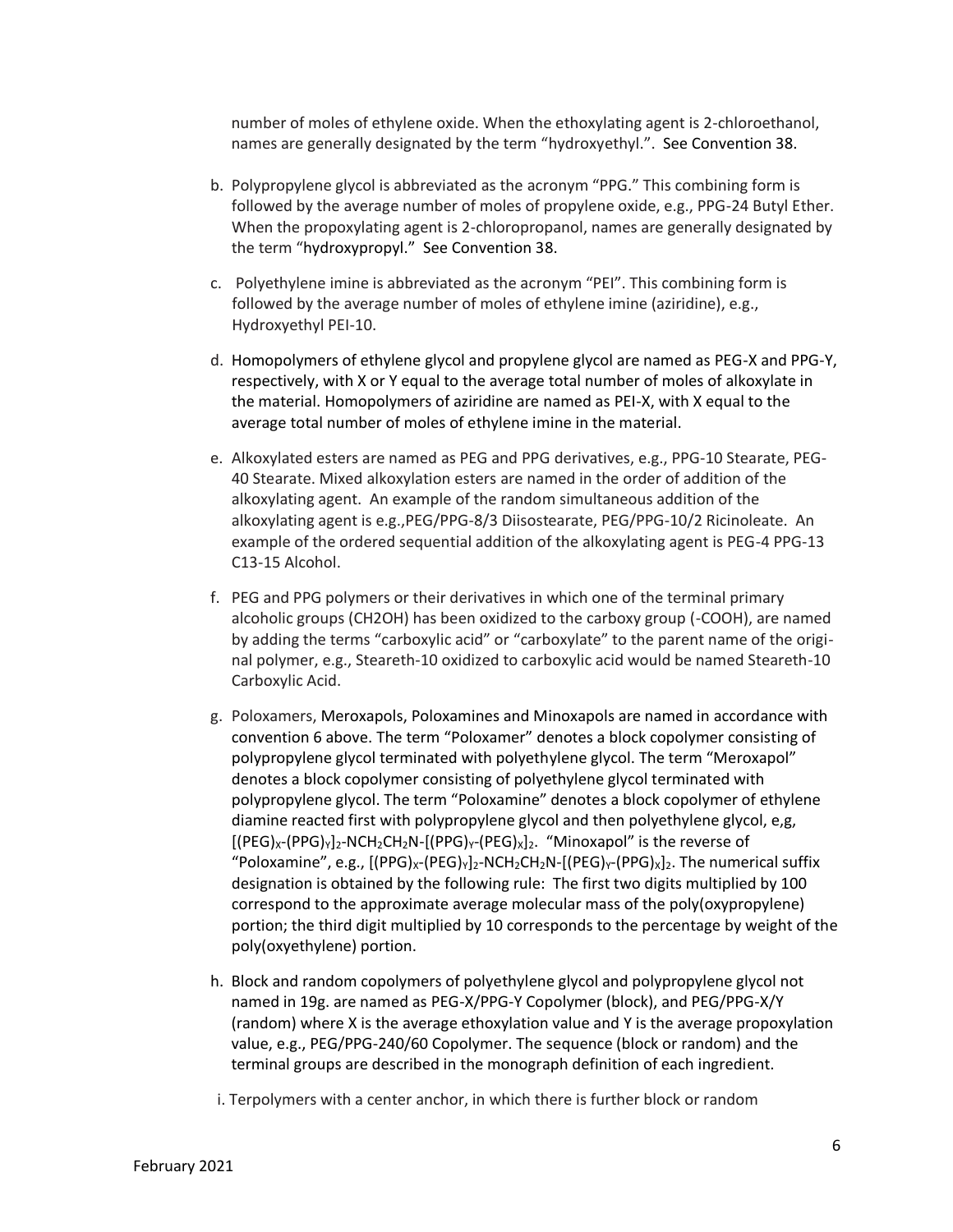alkoxylation of an alkoxylated polymer, are named, for example, as PEI-y PEG-x/PPG-y Copolymer. (e.g., PEI-14 PEG-10/PPG-7 Copolymer)

j. Ethoxylated glycerin is named as "Glycereth-x" where x denotes the average moles of ethylene oxide. Esters formed by the reaction of a fatty acid with an ethoxylated glycerin molecule are named by adding the suffix "ate" to the fatty acid grouping, e.g., Glycereth-5 Cocoate. When glycerin is derivatized prior to ethoxylation, (e.g., esterified with a fatty acid), the ethoylation is designated by PEG-x, e.g., PEG-7 Glyceryl Cocoate, PEG-3 Glyceryl Trioleate.

#### <span id="page-6-0"></span>**Alkyl Groupings**

- 20. The nomenclature for ingredients which are inherent mixtures (e.g., unfractionated fatty acids, or fatty alcohols from natural oils) is determined on the basis of the chemical identity of the raw material as purchased, (i.e., source and purity). Inherent mixtures that reflect the original distribution of components (i.e., when there is no fractionation) are named according to the common name of the source, e.g., Coconut Acid, Coconut Alkane, Soy Acid, Tallow Alcohol. Derivatives of these materials are named in a similar manner, e.g., Ammonium Palm Kernel Sulfate, PEG-5 Avocadoate, Tallowaminopropylamine. If the original natural distribution has been significantly cut or enriched, the mixture is named on the basis of the predominant component, e.g., Sodium Myreth-3 Sulfate. The predominant component was historically defined as one that is clearly present at the highest concentration in relation to the other components. Current practice defines the predominant component as a single constituent present at 80% or more of the composition. See Convention 1.
- 21. Nomenclature for materials that result from feedstocks that are mixtures, and where a single component does not predominate, (e.g., mixtures of fatty acids), is designated by the names of the major alkyl groups that make up 80% of the composition separated by a slash, e.g., Caprylic/Capric Glycerides, Glyceryl Isostearate/Myristate, Pentaerythrityl Stearate/Caprate/Caprylate/Adipate., Coconut/Palm Kernel Alkanes, Coco/Sunfloweramidopropyl Betaine, Palm/Stear/Behenamidoethyl Diethonium Hydrolyzed Wheat Protein. When a mixture is constituted by a broad range of alkyl groups, "C" type nomenclature is used to designate a name, e.g., C14-30 Alkyl Beeswax, C10-16 Alkyl Glucoside. See Conventions 22 and 39.

An exception to this convention is the historical usage of the terms "cetearyl" and "cetoleyl" to identify a feedstock mixture of cetyl/stearyl alcohol and cetyl/oleyl alcohol, respectively. Historically, the name Stearic Acid has been applied to materials commercially sold as stearic acid where the composition is predominantly C16. Also, the term "vegetable" has been historically applied to a limited number of ingredient names, e.g., Vegetable Oil, Hydrogenated Vegetable Glycerides, Hydrolyzed Vegetable Protein, and their derivatives, and these names have been "grandfathered". Current conventions stipulate the identification of the specific oil source(s) in the name, see Convention 43a.

22. Materials containing mixtures of even-carbon, straight-chain length fractions in which there is a predominant component are named by the common name for the predominant fatty stem. Materials containing mixtures of even- and odd-carbon chain length fractions are designated by alternative nomenclature when there is not a predominant component. Historically, the latter names were identified as "pareth" , e.g., C12-15 Pareth-3. The current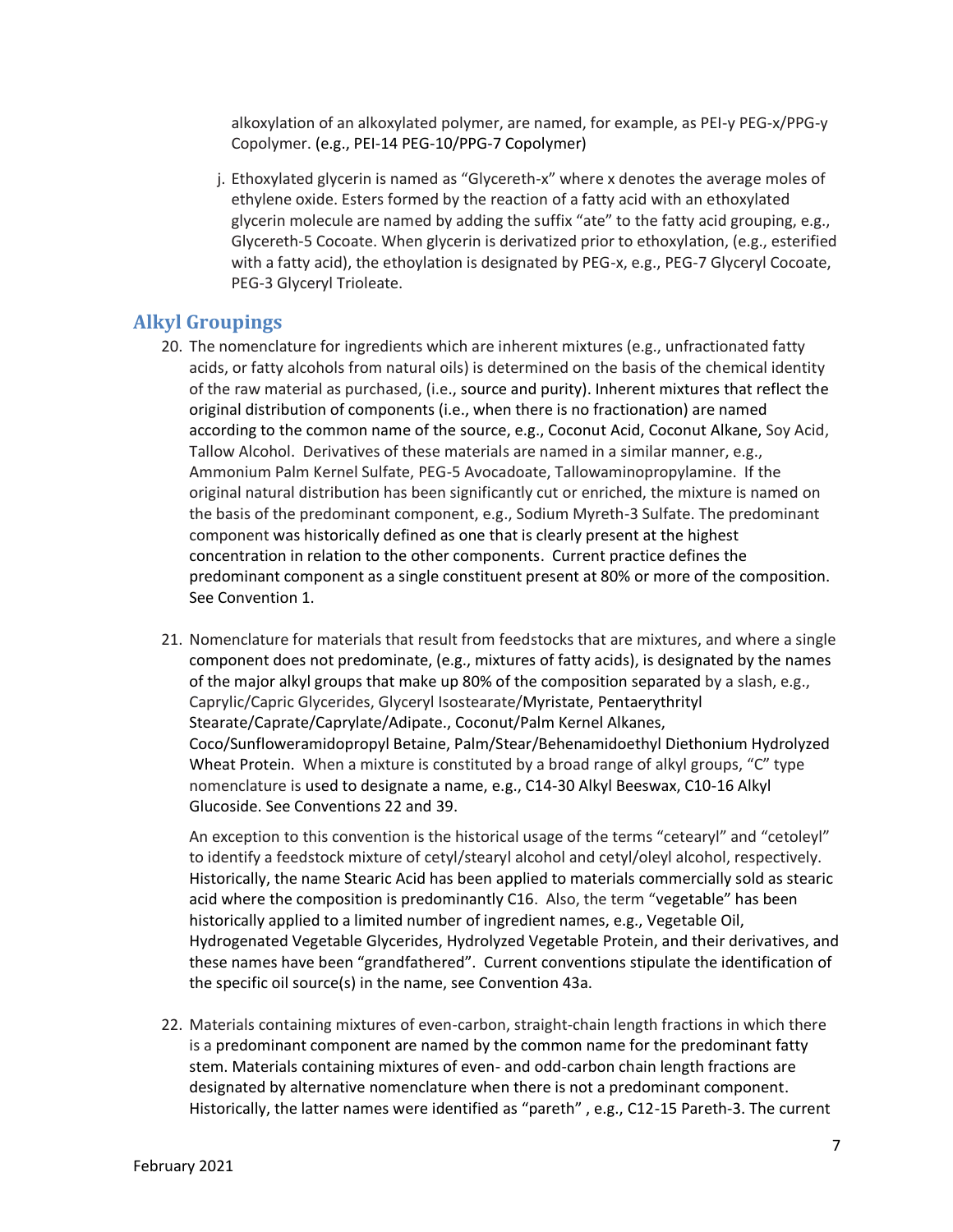nomenclature approach utilizes "alketh" as a stem name, e.g., C12-15 Alketh-3. See Conventions 21 and 39.

23. Straight-chain alkyl groups are described by their common stem names. The following table describes the nomenclature applied to straight-chain acids and alcohols.

#### **Saturated:**

| <b>Chain Length</b> | Acid          | Alcohol    |
|---------------------|---------------|------------|
| C6                  | Caproic       | Hexyl      |
| C7                  | Heptanoic     | Heptyl     |
| C8                  | Caprylic      | Caprylyl   |
| C9                  | Pelargonic    | Nonyl      |
| C10                 | Capric        | Capryl     |
| C11                 | Undecanoic    | Undecyl    |
| C <sub>12</sub>     | Lauric        | Lauryl     |
| C13                 | Tridecanoic   | Tridecyl   |
| C <sub>14</sub>     | Myristic      | Myristyl   |
| C15                 | Pentadecanoic | Pentadecyl |
| C <sub>16</sub>     | Palmitic      | Cetyl      |
| C17                 | Margaric      | Heptadecyl |
| C18                 | Stearic       | Stearyl    |
| C20                 | Arachidic     | Arachidyl  |
| C22                 | Behenic       | Behenyl    |
|                     |               |            |

#### **Unsaturated:**

| <b>Chain Length</b> | Acid        | Alcohol     |
|---------------------|-------------|-------------|
| C <sub>11</sub>     | Undecylenic | Undecylenyl |
| C <sub>16</sub>     | Palmitoleic | Palmitoleyl |
| C18                 | Oleic       | Oleyl       |
| C18                 | Linoleic    | Linoleyl    |
| C18                 | Linolenic   | Linolenyl   |
| C <sub>20</sub>     | Arachidonic | Arachidonyl |
| C <sub>22</sub>     | Erucic      | Erucyl      |
| C22                 | Cetoleic    | Cetoleyl    |
|                     |             |             |

- 24. Branched-chain alkyl groups are described in INCI names by the prefix "iso" followed by the common stem name for the comparable straight-chain group. In such cases, usage of the term "iso" implies the isomeric nature of the carbon chain, (i.e., the same number of carbons in a nonlinear structure) rather than methyl substitution on the second carbon ( i.e., in the *iso* position.)
- 25. The following table has been included to clarify the nomenclature for derivatives of caproic, caprylic, and capric acids.

| Chainlength     | <b>Stem Name</b> | Acid     | Ester     |
|-----------------|------------------|----------|-----------|
| C6              | Capro            | Caproic  | Caproate  |
| C8              | Capryl           | Caprylic | Caprylate |
| C <sub>10</sub> | Capr             | Capric   | Caprate   |

.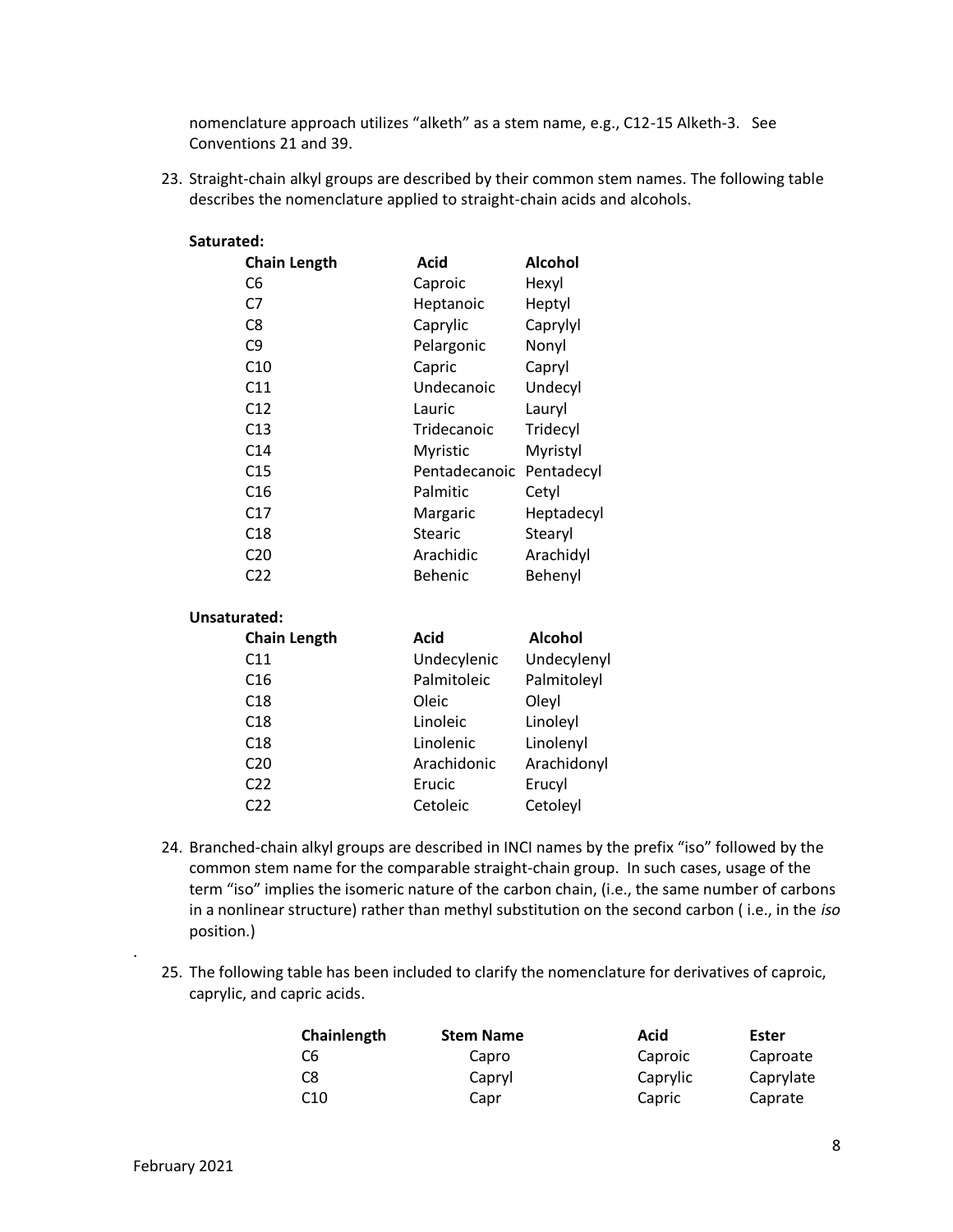| Chainlength     | Acvl      | Alkyl    | Ampho   |
|-----------------|-----------|----------|---------|
| C6              | Caprooyl  | Caproyl  | Caproo  |
| C8              | Capryloyl | Caprylyl | Caprylo |
| C <sub>10</sub> | Caproyl   | Capryl   | Capro   |

### <span id="page-8-0"></span>**Amphoteric Compounds**

26. The term "ampho" has been used as a combining term in the nomenclature for amphoteric surfactants derived from imidazoline intermediates. In naming these compounds, "ampho" denotes N-hydroxyethyl ethylenediamine and is combined with the names for the substituent groupings, e.g., Sodium Cocoamphoacetate.

## <span id="page-8-1"></span>**Biological Materials (Excluding Botanicals and Biotech Materials)**

- 27. Biological materials are named by a specific component (e.g., Hyaluronic Acid, Phosphatidyl Choline, Sphingosine) when the material has been isolated, purified and chemically characterized. General nomenclature for biological materials (e.g., Glycosaminoglycans, Fish Serum Extract) is utilized to name materials in accordance with the extent of their purification.
	- a. Trivial names for biological compounds are generally utilized in INCI names rather than systematic nomenclature, e.g., lysine, melatonin, lecithin. Trivial names are also used for derivatives where possible, e.g., N-Feruloyl Serotonin, N-Nicotinoyl Dopamine, Palmitoyl Arginine. See also Convention 3.
	- b. Ingredients derived from human tissue contain "human" as part of the INCI name, e.g., Human Umbilical Extract. See also Convention 61g.
	- c. Materials derived from animal sources are named, in most cases, by the common name of the animal, rather than the genus/species of the animal, e.g., Donkey Milk. Genus/species information may be included in the definition. For mammalian derived cells, the name of the organ is typically used unless a specific cell type has been isolated, e.g., Liver Cell Extract, Leukocyte Extract, Human Keratinocytes,
	- d. INCI names for fungi are identified by genus and species, e.g., Mucor Circinelloides Oil, Ganoderma Lucidum (Mushroom) Extract. Historically, the term "mushroom" is also included in the relevant INCI names since it is a term recognized by the consumer. Yeast has historical usage as an INCI name and is a grandfathered term. However, products derived by yeast fermentation are named by the genus term "Saccharomyces" (see Convention 28b.)
	- e. Yeast has historical usage as an INCI name and is a grandfathered term. It is retained in publication for its correlation to the EU Trivial Name, Faex. Products derived by yeast fermentation are named by the genus term "Saccharomyces" (see Convention 28b.)
	- f. Extracts of algae have historically been named as Algae Extract, in addition to being named by genus terms, e.g., Ascophyllum, Laminaria, etc. These names are grandfathered; the current naming practice is to include both the genus and species terms in the name. The INCI name "Plankton" is also a grandfathered term, and the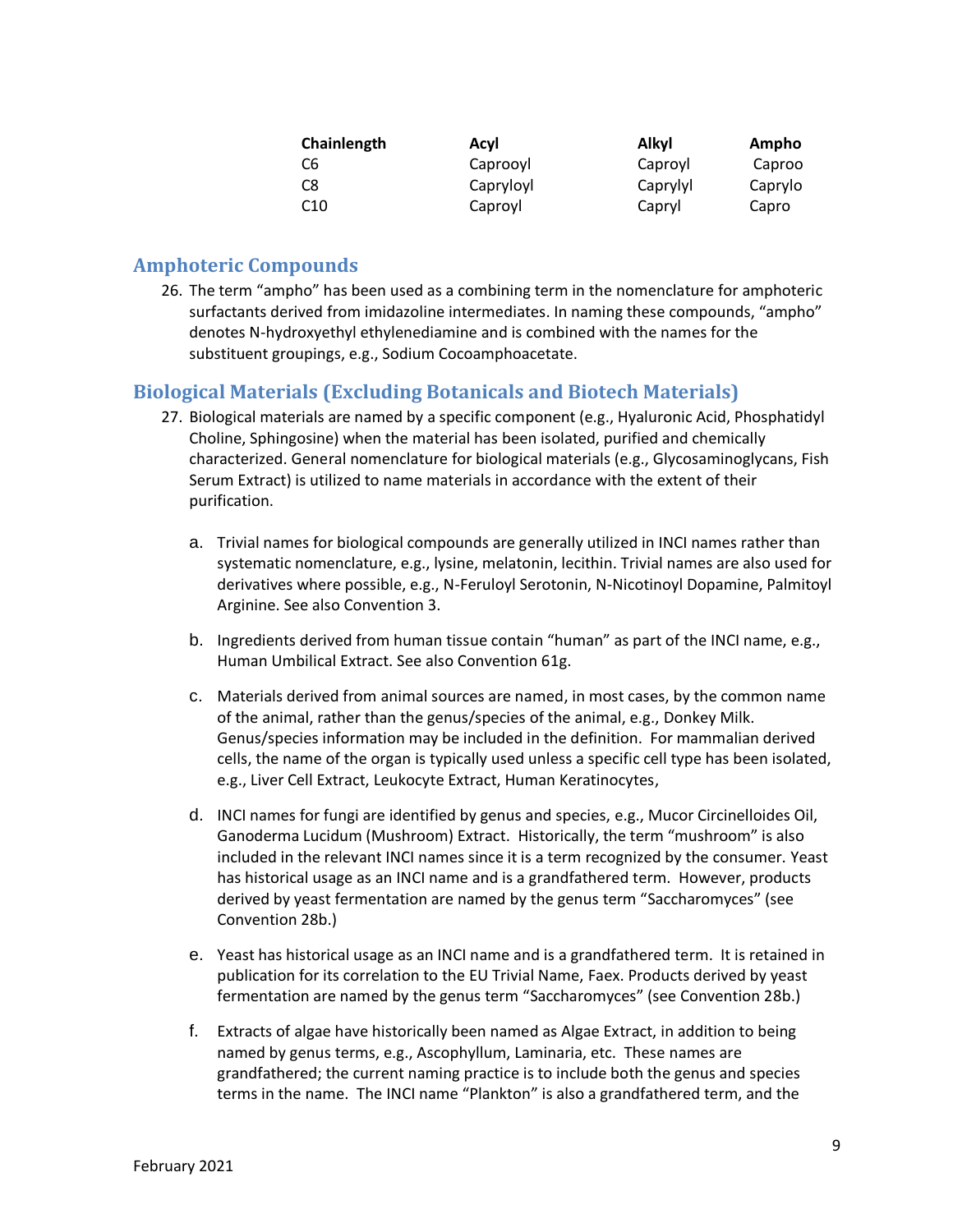current practice is to also identify these materials by genus/species.

- g. Coral, jellyfish, and sea anemone are invertebrates of the phylum, *Cnidaria*, and are named by their common name in accordance with Convention 28(c). Additional information about the classification of these species is included in the monograph definition when available.
- h. Proteins are named by the common name, e.g., Collagen, Elastin, Keratin, Albumen, etc. Historically, protein materials that have undergone complete hydrolysis were named as amino acids by source, e.g., Keratin Amino Acids, Silk Amino Acids. These names have been grandfathered and the current naming practice does not distinguish by the extent of hydrolysis, e.g., Hydrolyzed Collagen, Hydrolyzed Milk Protein, Hydrolyzed Soy Protein.
- i. Gelatin is one of the original names published in the Dictionary and is considered to be a "grandfathered" term. Usage of Gelatin as an ingredient name has been replaced by Hydrolyzed Collagen.

#### <span id="page-9-0"></span>**Biotech Materials and Ferments**

28. Biotechnology involves the usage of microorganisms, or single cells in culture, for the industrial production of a material. Diverse ingredients may be produced through biotech processes, and distinct names may be assigned when the bioengineered material differs significantly from its traditional counterpart. (See also Synthetic Peptides, Convention 56h-k, for the nomenclature of peptides derived by recombinant technology.)

Biotech materials may be derived by the action of microorganisms, such as bacteria or yeasts, on a substrate to produce materials by fermentation, metabolism, hydrolysis, lysis, or other process. The process may involve the use of nutrients and other materials such as enzymes. The resulting product is referred to as a "culture" or "ferment." The "ferment" may be further processed by extraction, filtration, or other procedure to yield the final product. The conventions used to provide INCI Names for biotech materials are as follows:

- a. When the end product produced from a given "ferment" or "culture" has a common or usual name, such name may be used, e.g., Yogurt, Gellan Gum, Xanthan Gum, Wine.
- b. When the end product does not have a common or usual name, the product is named using the genus of the microorganism followed by a slash, and the name of the substrate (if applicable), followed by the word "ferment." Typical fermentation substrates (i.e., glucose, peptone) are not included as part of the INCI name. On a case-by-case basis, the genus and species name of the microorganism may be used when the use of the genus only may be misleading and the species is needed for clarity, particularly where pathogenic organisms are involved, e.g., Candida Bombicola Ferment, Escherichia Coli/Glucose Ferment Filtrate, Bifida/Enterococcus Faecium/Lactobacillus/Streptococcus Thermophilus/Soymilk Ferment Curd. $^1$  Substrates will be identified by their common, usual, or other technical name, e.g., Lactococcus/Carrot Ferment. In the absence of a common name, the substrate may be named by the Latin genus/species term, e.g., Aspergillus/Camellia Sinensis Leaf Extract Ferment.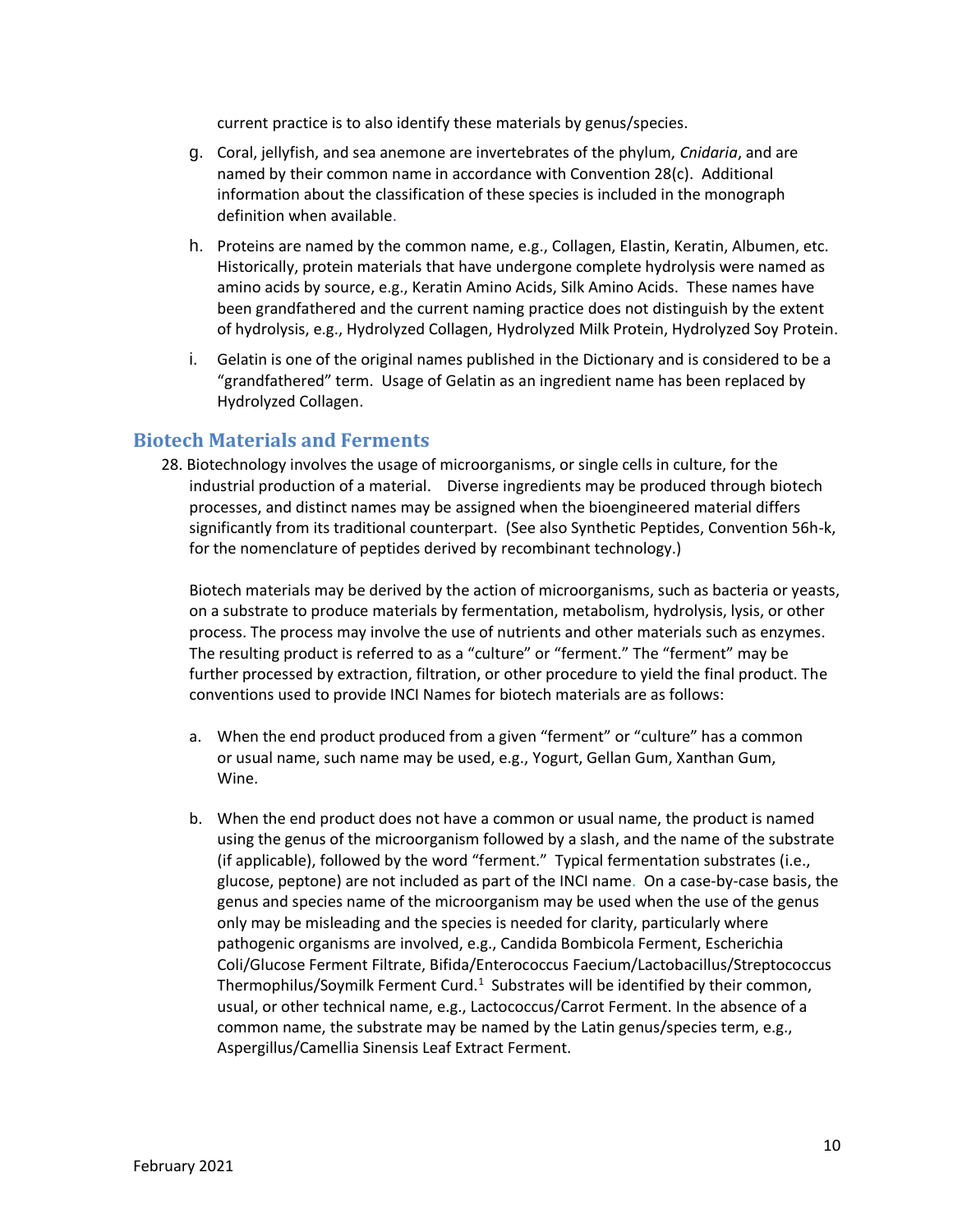- c. If a component(s) of the fermentation process has been isolated and purified to a significant extent (e.g., >80% based on dry weight), and analytical evidence is provided, the name for one or more of the components may be used, e.g., Glycosphingolipids, Beta-Glucan, Dextran, Sodium Hyaluronate.
- d. Products derived by fermentation and further processed by extraction or filtration are named accordingly, e.g., Lactobacillus/Oat Ferment Extract Filtrate. When cells are lysed by mechanical treatment, heat treatment, osmotic pressure, by the use of chemicals, or enzymes, the term "lysate" is included in the name, e.g., Lactobacillus Ferment Lysate.
- e. Conditioned Media is the growth media collected from eukaryotic cell cultures and are named according to the source of cells being cultured, e.g., Human Cord Blood Cell Conditioned Media, Camellia Sinensis Callus Culture Conditioned Media. No distinction is made regarding the growth conditions or manufacturing method, (e.g., cells grown under hypoxia or induced by ozone). Further distinction is given to indicate the presence of stem cells when the material is confirmed by appropriate analytical methodology. See 28f.
- f. The naming of materials derived from stem cells is based on species and source tissue and is contingent upon full analytical characterization of the cell population using appropriate current methodologies, e.g., FACS, flow cytometry with appropriate markers and gating strategy. The INCI name is assigned based on whether the product is the media, the cells, or both. Examples include Horse Adipose Stromal Cell Conditioned Media, Human Bone Marrow Stem Cell Conditioned Media, Human Fibroblast Induced Pluripotent Cell Extract, Human Umbilical Mesenchymal Stem Cell Conditioned Media, Red Junglefowl Induced Pluripotent Cell Culture Conditioned Media, Sheep Adipose Stromal Cell Conditioned Media.
- g. Exosomes are small vesicles found in the cells of eukaryotic organisms. With appropriate analytical characterization, (e.g., electron microscopy, flow cytometry, nanoparticle tracking analysis) they are named according to species and source tissue, e.g., Human Adipose Stromal Cell Exosomes, Human Amniotic Fluid Induced Pluripotent Cell Exosomes.

Plants can make small, nano-sized, vesicles which are a structure found within or outside of a cell, consisting of liquid or cytoplasm enclosed by a lipid bilayer. These vesicles have not been characterized to the extent as those derived from mammalian cells, therefore they are named as vesicles. They are named based on the plant source that they are isolated from, e.g., Brassica Oleracea Italica (Broccoli) Vesicles, Dendropanax Morbiferus Leaf Vesicles. If these vesicles are released outside the cells then they are considered extracellular vesicles and are named based on the plant source they are released from, e.g., Panax Ginseng Adventitious Root Extracellular Vesicles, Rosa Damascena Callus Extracellular Vesicles.

- h. Ingredients derived by plant tissue culture are named according to their method of production as follows:
	- i. "Plant Callus Extract" is an extract of a callus, or any plant cells that are forced to go through a callus stage in culture unless re-differentiated, (see ix. below)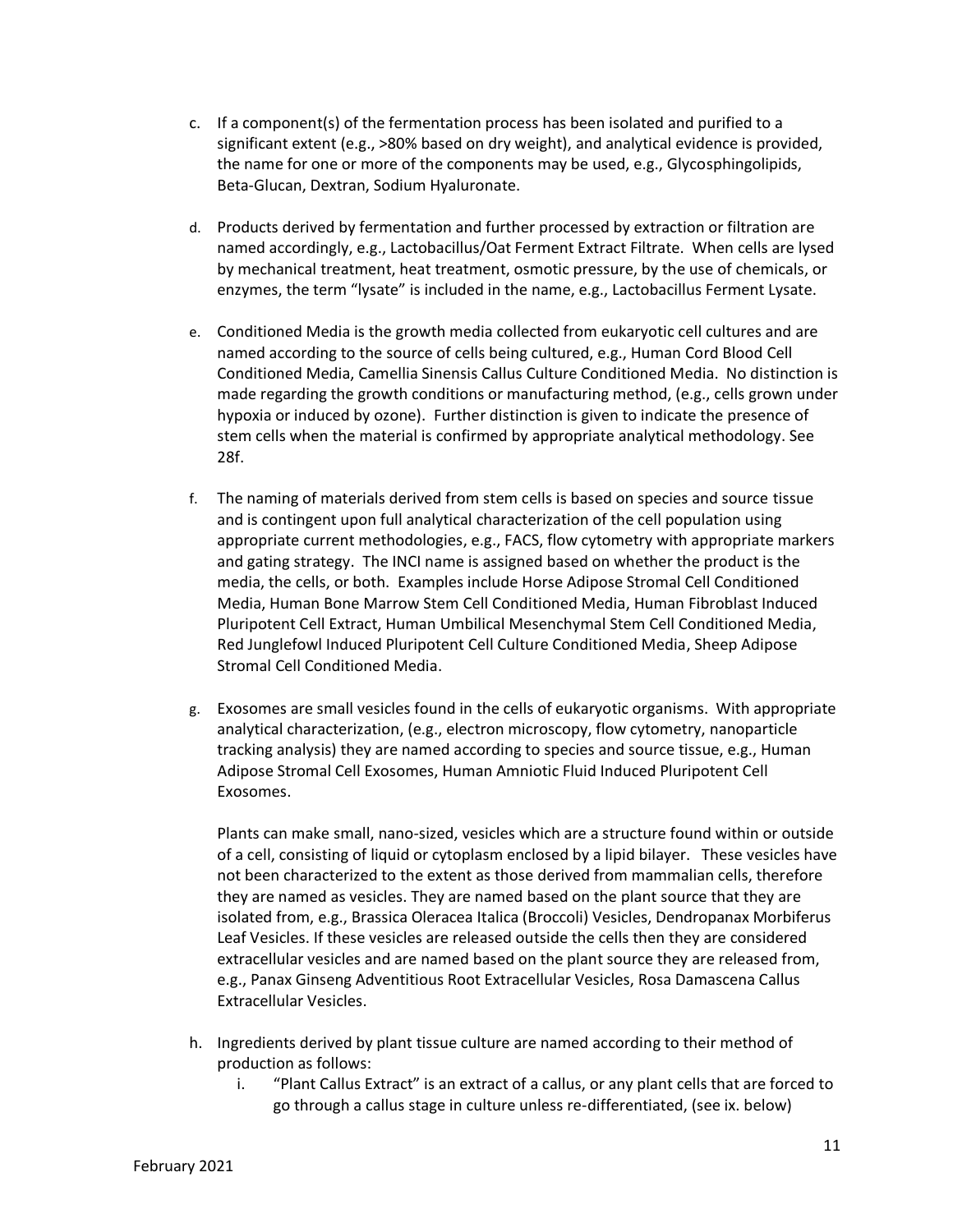- ii. "Plant Callus Extract Powder" is an extract of callus cells which have been dried, and ground
- iii. "Plant Callus Culture Extract" is an extract of a whole culture (cell + media) of callus cells.
- iv. "Plant Callus Powder" is a callus (or callus cells), that has been dried and ground without extraction.
- v. "Plant Cell Culture" is a cell suspension obtained using high shear and enzymatic treatment and without a callus formation.
- vi. "Plant Cell Culture Extract" is the extract of a whole cell suspension culture (cell + media).
- vii. "Plant Cell Culture Conditioned Media" is the isolated conditioned media from a Plant Cell Culture.
- viii. "Plant Cell Extract" is an extract of the cells (without the media).
- ix. Callus cells which are caused to differentiate into a specific plant part after callus formation are named by the plant part rather than callus term.
- i. When the material is derived from a microorganism culture (with no additive), the name will consist of the genus and/or species term followed by the relevant term to indicate post-fermentation processing, (e.g., Lactobacillus Ferment Filtrate.)
- j. Products derived by spontaneous fermentation (i.e., where a microorganism is not utilized) are named based on the material being fermented followed by the relevant term to indicate post-fermentation processing, (e.g., Sapindus Mukorossi Fruit Ferment Extract). The definitions for these ingredients indicate that the fermentation occurs spontaneously.
- k. Materials produced through the cultivation of algae (or other microorganisms) are named on the basis of their composition and purity. The name is based on the identity of the species and the end-product, e.g., Mortierella Oil, Chlorella Protothecoides Oil, Euglena Gracilis Polysaccharide. See also 28 (a), and 43 (j).
- l. Products derived by the fermentation of a microorganism which has been recombinantly modified are named by the prefix r- followed by the name of the microorganism.

## <span id="page-11-0"></span>**Botanicals**

- 29. Botanicals are cosmetic ingredients directly derived from plants. Generally, these ingredients have not undergone chemical modification and include extracts, juices, waters, distillates, powders, oils, waxes, saps, tars, gums, unsaponifiables, and resins. Where evidence of isolation is presented, a botanical ingredient may be named as a chemical entity, e.g., Genistein, or other appropriate terminology, e.g., Soy Isoflavones, depending on the extent of isolation.
	- a. The INCI names for botanicals are based on the Linné system or Latin binomial, whereby the Genus and species of the plant is used. In limited cases, the term related to the subspecies or variety has been historically used to differentiate materials that relate to the same Genus/species, e.g., *Brassica oleracea captitata.*
	- b. If an ingredient is derived from an interspecies botanical hybrid (same genus/different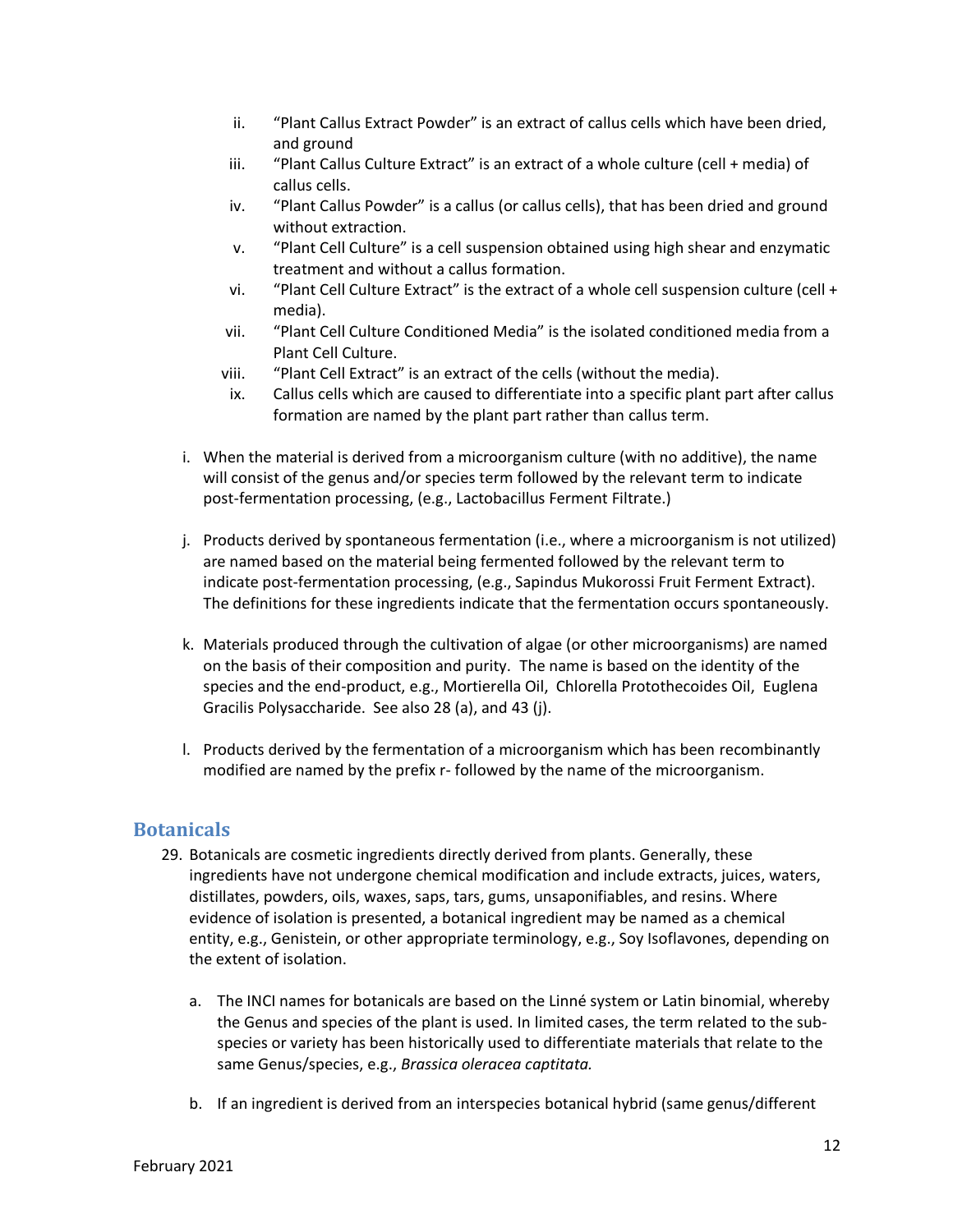species) with no recognized Linnean name, the INCI name will reflect the Linnean names of both plants used to create the hybrid separated by a slash, e.g., Rubus Fruticosus/Idaeus Extract. If an ingredient is derived from an intraspecies botanical hybrid (same genus/same species but different varieties), the genus/species of the phenotypic parent will be used, e.g., Helianthus Annuus (Sunflower) Seed Oil. In cases where an ingredient is derived from a cultivated hybrid in which the species name is unclear (e.g., the parentage of the species is from one or more hybrids), a cultivar name may be used in conjunction with the genus term, e.g., Phalaenopsis Charm Sun Big Red Robe Flower Extract.

- c. Historically, the primary reference used by the INC to establish the Latin binomial names for botanicals was Penso, G., *Index Plantarum Medicinalium Totius Mundi Eorumque Synonymorum*, O.E.M.F. Milano (1983) - ISBN No. 88-7076-027-8.
- d. Due to the dynamic nature of plant identification, the scientific nomenclature for plants is continually being updated. In order to provide accurate information, and minimize the impact of INCI name changes, the current accepted scientific plant names, where they differ from the INCI name, are described in the monograph definition. Notable botanical authorities are consulted in this effort, along with the various sources listed below:
	- AlgaeBase[, http://www.algaebase.org/search/species/](http://www.algaebase.org/search/species/)
	- Flora of China, [http://www.efloras.org/](http://www.efloras.org/flora_page.aspx?flora_id=2)
	- Index Fungorum,<http://www.indexfungorum.org/>
	- Integrated Taxanomic Information Systems,<http://www.itis.gov/>
	- International Plant Names Index, <http://www.ipni.org/ipni/plantnamesearchpage.do>
	- Missouri Botanical Garden[, http://www.tropicos.org/](http://www.tropicos.org/)
	- MycoBank[, http://www.mycobank.org/](http://www.mycobank.org/Biolomics.aspx?Table=Mycobank&Page=200&ViewMode=Basic)
	- Royal Botanical Garden, KEW,<http://www.kew.org/>
	- The Plant List,<http://www.theplantlist.org/>
	- United States Department of Agriculture Germplasm Resources Information Network (GRIN)[, http://www.ars-grin.gov/cgi-bin/npgs/html/tax\\_search.pl](http://www.ars-grin.gov/cgi-bin/npgs/html/tax_search.pl)
	- United States Department of Agriculture Plants Database, <http://plants.usda.gov/java/nameSearch>
- e. INCI names for botanicals include the part(s) of the plant from which the material is derived. When more than one part is utilized, the plant parts are listed in alphabetical order, separated by a slash. When the material is derived from the entire plant, no part is specified and the material is defined as being from the whole plant.
- f. The INCI names for plant extracts prepared by solvent extraction are assigned names that identify the name of the plant and the solvent. When the extraction solvent is carbon dioxide, carbon dioxide is not included in the INCI name since it evaporates. Additionally, solvents are not identified in the INCI name in cases where the solvent has been driven off and not present in the final preparation.
- g. Essential oils prepared by a steam distillation process yields two distinct fractions, a water-insoluble fraction and a water-soluble fraction. The water-insoluble fraction contains the term oil in the name, e.g., Eucalyptus Globulus Leaf Oil. The water-soluble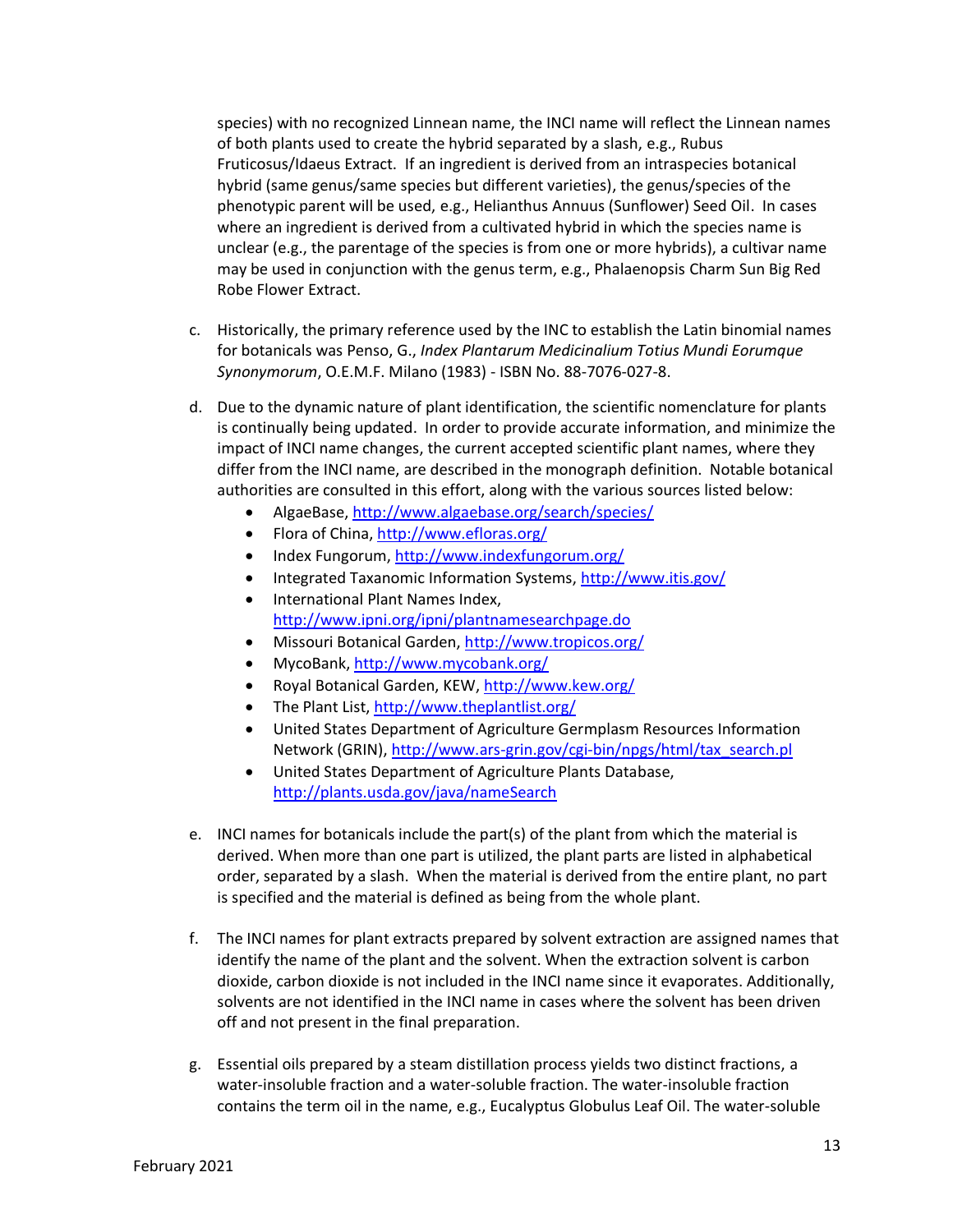fraction contains water in the name, e.g., Camellia Japonica Leaf Water. When an ingredient is prepared by adding water to a material prepared by solvent extraction, the ingredient is named as a mixture, e.g., Water (and) Juniperus Communis Fruit Extract. The term "water" is typically utilized for materials that are derived from plants; although "water" may be used to name non-botanical materials that are produced by steam distillation, e.g., Caviar Water, Royal Jelly Water.

- h. The term "powder" is applied to the names for botanical materials that have been mechanically ground, irrespective of particle size. The term "meal" and "flour" are commonly recognized consumer terms, and are utilized accordingly in names such as Corn Cob Meal, Soybean Flour, etc.
- i. Where several botanical materials are combined before processing, e.g., extraction or distillation, the ingredient is named by the genus, species and part of each plant separated by a slash followed by the preparation term, e.g., Aesculus Hippocastanum Bark/ Daucus Carota Root/Foeniculum Vulgare Fruit Extract. Exceptions to this convention are the INCI names Rose Extract and Rose Flower Oil which have historical usage and are grandfathered; along with Camellia Seed Oil defined as the oil expressed from one or more species of *Camellia* and named in accordance with information obtained from JCIA.
- j. The term "soybean" has historical usage in INCI names to describe both *Glycine soja* and *Glycine max*.
- k. Botanicals are named by a specific component, e.g., Apigenin, Isoquercetin, when the material has been isolated, purified and chemically characterized. General nomenclature for botanicals (e.g., Soy Isoflavones, Hydrolyzed Ginseng Saponin, Cassia Angustifolia Seed Polysaccharide) is utilized to name materials in accordance with the extent of their purification. See 54d for Conventions related to optical isomers.
- l. Gums are polysaccharides of natural origin found in woody elements of plants or seed coatings, and in various seaweeds. Gums of natural origin are designated by common name that identifies the source, e.g., Acacia Senegal Gum, Ghatti Gum, Natto Gum. Common names for gums derived by fermentation include Gellan Gum, Xanthan Gum. Ingredients derived by reaction with a gum generally do not include the term "gum" in the INCI name, e.g., Hydroxypropyl Guar.
- m. Ingredients derived from plant tissue culture are named in accordance with their process; the naming principles are fully described in Biotechnological Materials and Ferments.
- n. The term "defatted" is used for ingredients which have been treated to remove lipid material which is typically accomplished through solvent extraction. For example, Defatted Hydrangea Macrophylla Flower refers to a plant extract in which the final preparation is the remaining plant material as opposed to the extract.
- o. Seedcake is the term applied to the residue obtained after the oil has been processed from the seed.
- p. Resins are secreted by specialized plant structures and consist of a mixture of terpenoid and phenolic compounds. Resins are often referred to as a sap, balsam, or exudate.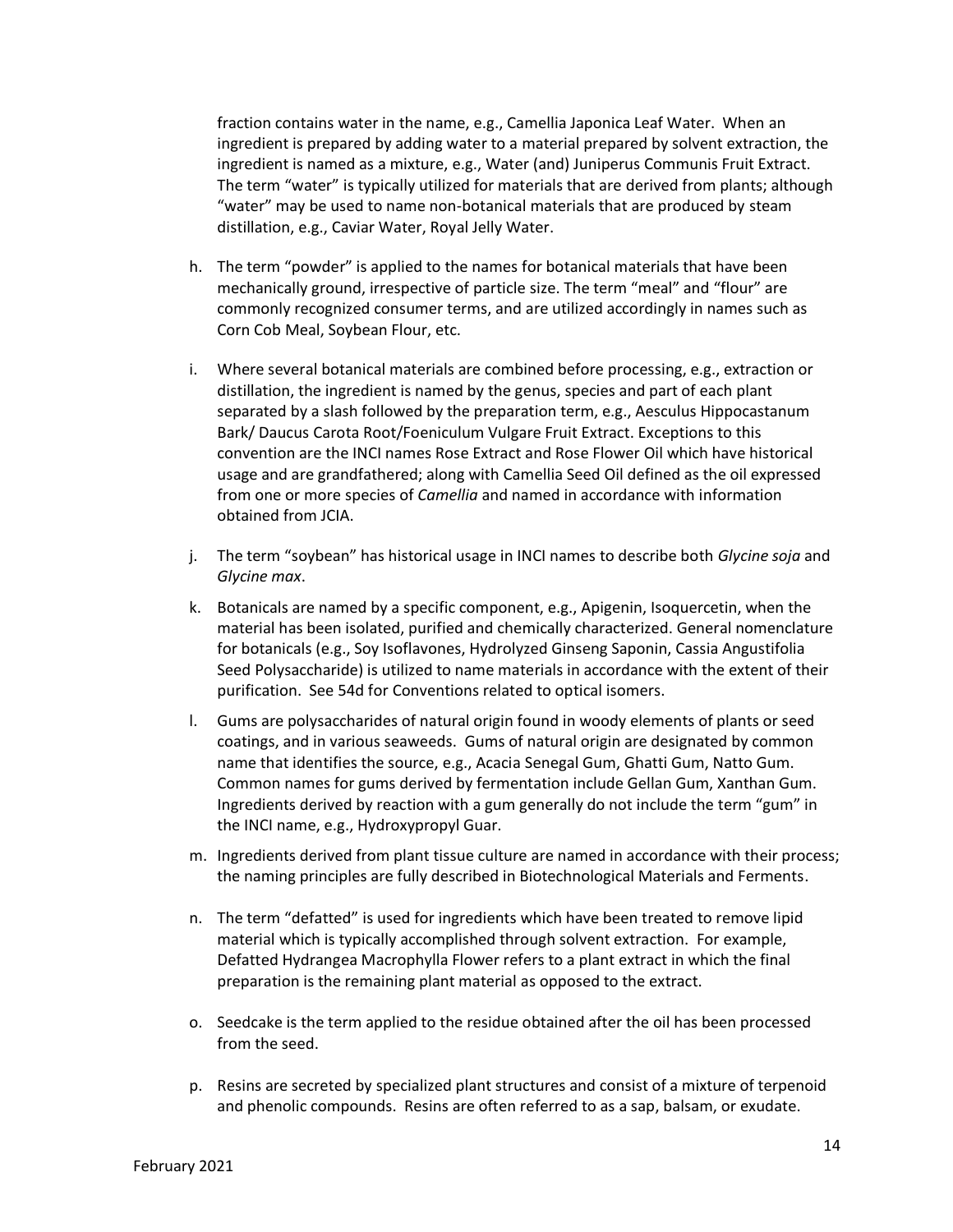30. Harmonized INCI names for botanicals are designated by the Latin binomial as determined above, followed by the common name (where historically used) in parentheses, followed by the plant part (if applicable) and the type of preparation, e.g., Prunus Persica (Peach) Leaf Extract. See the Labeling Reminders section for an explanation of usage of common plant names.

In general, Latin binomial names are not used for botanicals that have been chemically modified. Botanicals that have a widely recognized common name (e.g., Olive Oil), and have undergone chemical modification may be named by common name and type of process, e.g., Acetylated Castor Oil, Hydrogenated Rapeseed Glycerides, Hydrolyzed Corn Starch, Oxidized Hazel Seed Oil, Ozonized Olive Oil, Saccharomyces/Grape Ferment Extract. In the absence of a previously monographed common name, or common name not widely known, the genus/species name may be utilized to name derivatives, e.g., Schinziophyton Rautanenii Oil Polyglyceryl-6 Esters.

In the EU, botanicals are named by the Latin binomial as explained above, followed by the plant part (if applicable) and type of preparation, e.g., Prunus Persica Leaf Extract. (See the discussions on international harmonization and botanicals in the Labeling Reminders section.)

When several materials relate to the same genus/species are used, the variety or subspecies in the Linné system may be identified, e.g., Citrus aurantium dulcis, Citrus aurantium amara.

There are a few cosmetic ingredients of herbal medicine origin in Japan in which the medicinal effect of the plant is specific to the sub-species. For these ingredients, the subspecies is included in the name, e.g., Coix Lacryma-Jobi Ma-Yuen Seed, Coix Lacryma-Jobi Ma-Yuen Seed Oil.

31. The INCI names for extracts represent the "material extracted". The extracting solvent(s) if present in the final preparation is included in the INCI name assignment in descending order of concentration.

#### <span id="page-14-0"></span>**Ceramides**

- 32. The term ceramide as part of an INCI is assigned to those classes and structures of natural lipids derived from skin as reported by Philip W. Wertz, Ph.D., Marion C. Miethke, M.D., Sherri A. Long, M.D., John M. Strauss. M.D., and Donald T. Downing, Ph.D., "The composition of ceramides from human stratum corneum and from comedones," *The Journal of Investigative Dermatology*, 84 410-412 (1985). The term "ceramide" is also utilized in accordance with the naming system proposed by Motta, S., et al (1993) Biochimica et Biophysica Acta, 1182, 147-151.
	- a. A synthetic N-acylated sphingoid base that is identical to any one of the many constituents of the natural ceramides as reported by Wertz, has historically been assigned an INCI labeling name in accordance with the Wertz system, e.g., Ceramide 1, Ceramide 1A, Ceramide 2, Ceramide 3, Ceramide 4, Ceramide 5, Ceramide 6II. The term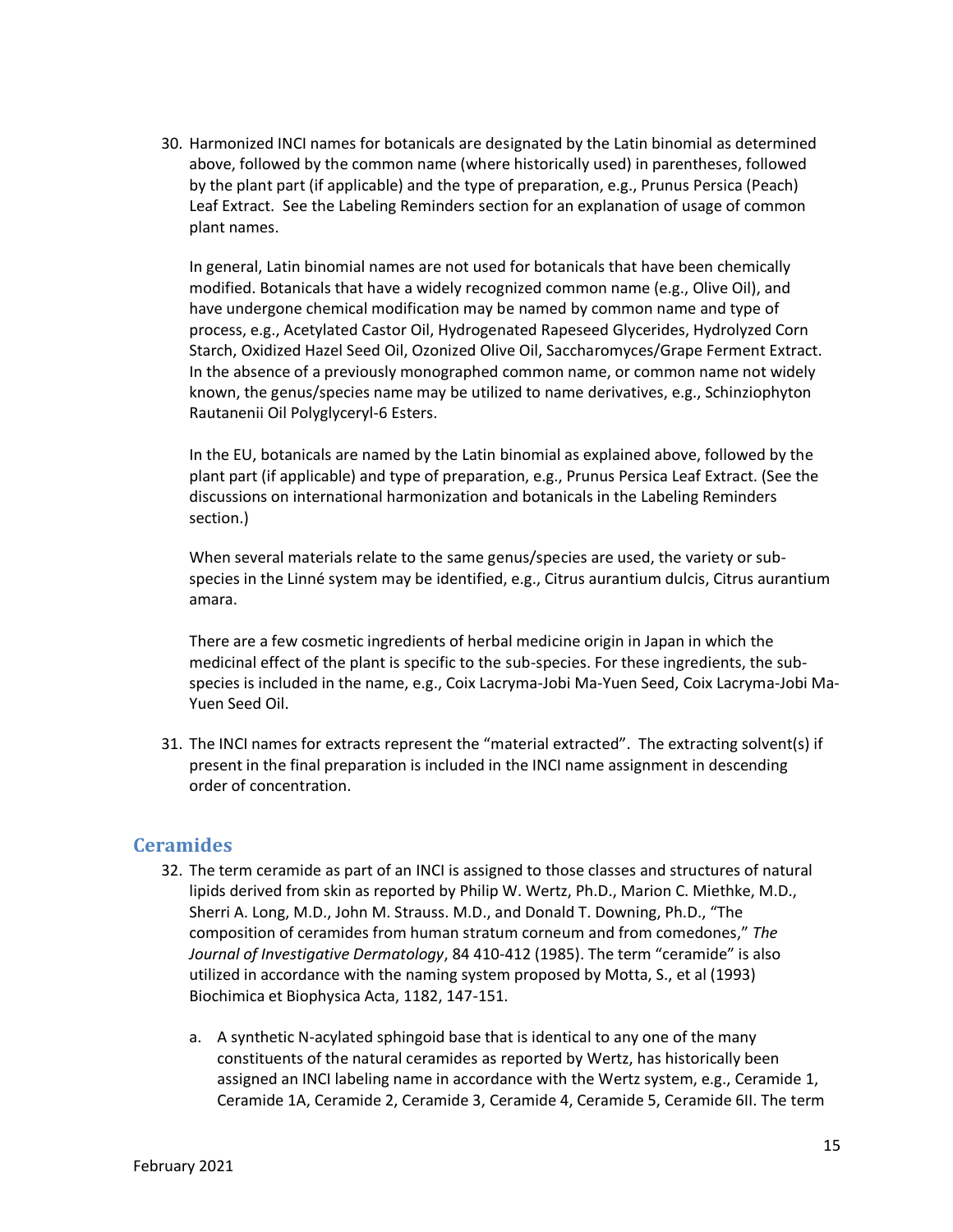ceramide as part of the INCI name will be assigned to a N-acylated sphingoid base that contains, as the predominant component, the D-erythro isomer of at least one of the many natural ceramides described by Wertz. A predominant component is one that is present at the highest concentration in relation to other synthetic materials of similar structure and related compositions present in a mixture. The Motta system for naming ceramides is also incorporated into INCI nomenclature. The Motta system utilizes a series of acronyms to designate the various fatty acid/sphingoid base combinations. The sphingoid base is typically 6-hydroxy sphingosine, phytosphingosine, sphinganine or sphingosine, and the fatty acid can be saturated or unsaturated, and normal, or contain an alpha- or omega- hydroxyl grouping. Ceramides containing an omega-hydroxy fatty acid can exist in the free form or be esterified with either linoleic acid or a mixture of predominantly linoleic acid in combination with oleic acid and stearic acid. A number of different combinations of fatty acid/sphingoid base exist which give rise to a variety of INCI names, e.g., Ceramide NS, Ceramide EOS, etc. The chart below identifies the acronyms used in Motta-based ceramide nomenclature:

- N normal fatty acid
- A alpha-hydroxy fatty acid
- O omega-hydroxy fatty acid
- E esterified omega-hydroxy fatty acid
- S sphingosine base
- P phytosphingosine base
- H 6-hydroxysphingosine base
- G sphinganine base (or dihydrosphingosine)
- b. Synthetic N-acylated sphingoid bases that do not have the D-erythro configuration, or otherwise are not constituents of natural ceramides as described by Wertz or Motta, will not be named using the term ceramide. In such cases, a chemical, or other appropriate name, to be determined by the International Nomenclature Committee (INC) on a caseby-case basis, will be assigned as the INCI labeling name.

#### <span id="page-15-0"></span>**Color Additives**

- 33.
	- a. Color additives permitted for products to be marketed in the United States are identified in Title 21 of the *U.S. Code of Federal Regulations* (21 CFR). The INCI Names for color additives subject to batch certification are abbreviated names as identified in the *Federal Register* on June 6, 1985 (50 FR 23815). The abbreviated labeling names do not include "FD&C" or "D&C," "No.," or the type of lake "Aluminum, Zirconium, etc.," on their product labels, e.g., Blue 1 Lake is the INCI name for the batch certified colorant FD&C Blue No. 1 Aluminum Lake.
	- b. For U.S. FDA batch certified colorants, additional names have been added as synonyms in order to identify the non-certified commodity, e.g., Pigment Red 57 instead of Red 7.
	- c. Alternative Color Index (CI) names have been established for those color additives appearing in Annex IV of *Regulation (EC) No 1223/2009 on cosmetic products* and are required to be used on products labeled for the European Union.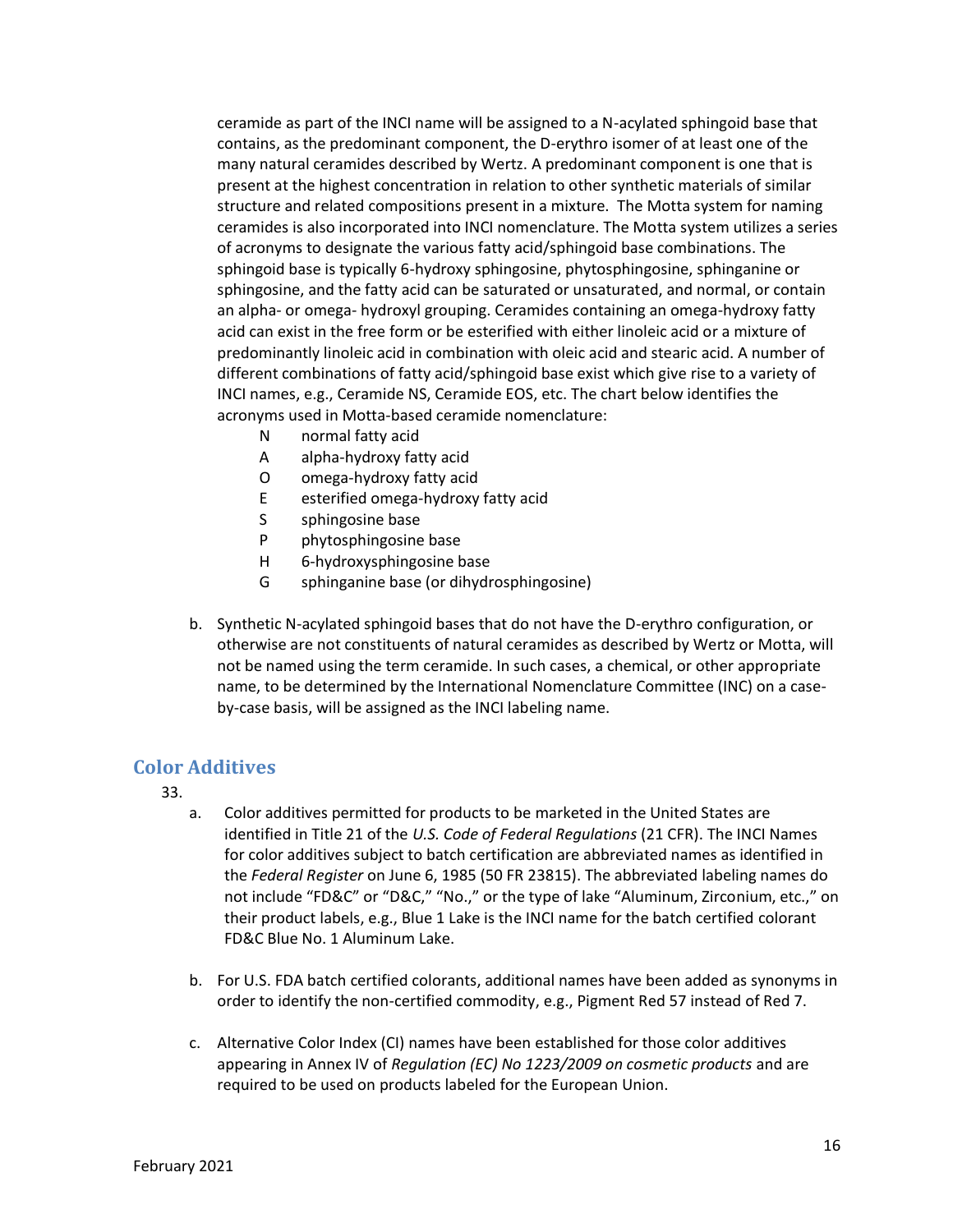- d. Alternate INCI names have been established for synthetic organic color additives permitted in Japan, regulated by the Ordinance to Regulate Coal-Tar Colors Permitted for Use in Drugs, Quasi-drugs, and Cosmetics (MHLW Ordinance No. 30 of August 31, 1966 as amended by MHLW Ordinance No. 55 of December 13, 1972, by MHLW Ordinance No.1126 of July 29, 2003 and by MHLW Ordinance No. 59 of May 2004
- e. Coated pigments are named as blends, e.g., Polyethylene Terephthalate (and) Aluminum Powder. Epoxy Resin Coated Aluminum Powder is contained in the Dictionary as one of the Japan Trivial Names.
- 34. Oxidative hair coloring intermediates are named as described in 21 CFR. Those intermediates not appearing in 21 CFR are named according to their chemical structure.
- 35. Preformed hair colors are named as described in 21 CFR. Those preformed hair colors not appearing in 21 CFR are given the Colour Index Name. Preformed hair colors not appearing in either 21 CFR or the Colour Index are assigned chemical names based on their structure. In the event that the chemical name is very complex, these colors are assigned an arbitrary color/number designation, prefixed by the letters "HC."

#### <span id="page-16-0"></span>**Denatured Alcohol**

- 36. a. Specially Denatured (SD) Alcohols used in products marketed in the United States are named in compliance with Title 27 of the *U.S. Code of Federal Regulations* (27 CFR). The denaturants used in the manufacture of each SD Alcohol formula are specified in the monograph in Section 1. Manufacturers using these SD Alcohols should consult 27 CFR and the *Federal Register* for permitted uses, restrictions, and proposed changes.
	- b. An alternate INCI name, Alcohol Denat., has been established for products marketed in European Union (EU) Member States. Alcohol Denat. is ethyl alcohol that is denatured in accordance with the national legislation of each EU Member State. The INCI Name Alcohol Denat. may also be used in the United States for ethyl alcohol denatured in accordance with 27 CFR. For additional information see "Regulatory and Ingredient Use Information," Introduction, Part A.

#### <span id="page-16-1"></span>**Glycerides**

- 37. a. The term "Glyceride" has been utilized to describe a monoglyceride. (e.g., Acetylated Lard Glyceride, Canola Oil Glyceride, C10-40 Isoalkyl Acid Glyceride, Palm Glyceride.)
	- b. The term "Glycerides" is used to designate mixtures of mono-, di- and/or triglycerides, (e.g., Acetylated Palm Kernel Glycerides, Caprylic/Capric Glycerides, Corn Glycerides, Isostearic/Myristic Glycerides, PEG-12 Palm Kernel Glycerides.)
	- c. Triglycerides are designated by the term "triglyceride". Alternate nomenclature is utilized when triglycerides are formed utilizing a single fatty acid, (e.g., Trilaurin, Trimyristin, Tristearin.)

#### <span id="page-16-2"></span>**Glycols**

38. a. Glycol is the INCI name for ethylene glycol and is used as a combining term for derivatives of ethylene glycol, e.g., Glycol Distearate, Glycol Salicylate.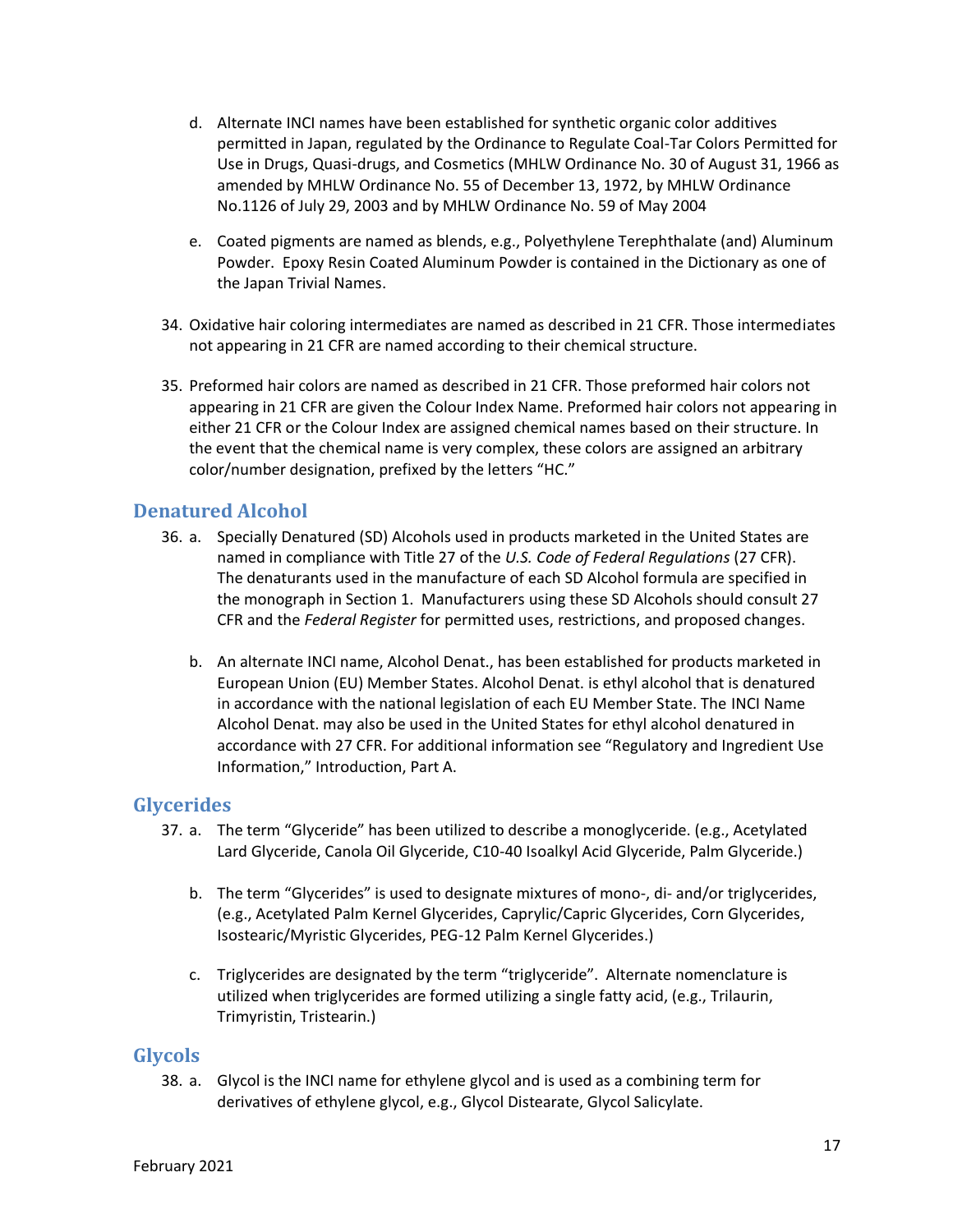Alkylene 1,2-diols are usually named by the common name of the alkyl group followed by the term glycol, e.g., Lauryl Glycol. One exception includes hexylene glycol. See Convention 44f for the naming of polyethylene glycol.

- b. Diglycol is the INCI name for diethylene glycol,and is used as a combining term for derivatives of diethylene glycol, e.g., Ethoxydiglycol, Diglycol/Isophthalates/SIP Copolymer.
	- i. Diglycol is typically used in polymer names where diethylene glycol is used as a starting monomer, e.g., Bis-HEMA Poly(Diglycol Adipate)/IPDI Copolymer.
	- ii. Diglycol is typically used in ethers, e.g., Butoxydiglycol, Methoxydiglycol.
	- iii. Diethylene Glycol is typically used in esters, e.g., Diethylene Glycol Benzoate, Diethylene Glycol Dimethacrylate
- c. PEG-2 is the INCI name for diethylene glycol when the reaction mechanism occurs through the use of an average of 2 moles of ethylene oxide. The exception to this principle is the usage of the suffix "-eth-2" to describe a 2-mole ethoxylate of a fatty alcohol, (see Convention 18a).
- d. Butylene glycol is the INCI name for 1,3-butanediol. The numbers are omitted from the INCI name for the parent compound and its derivative, e.g., Butylene Glycol Myristate. INCI names for all other configurations include the numerical prefix to specify the position of the hydroxyl groups, e.g., 1,2-Butanediol, 2,3-Butanediol, 1,4-Butanediol, PEG/Poly(1,2-Butanediol)-52/32 Dimethyl Ether, 1,4-Butanediol Bisdecanoate. See also Convention 4.
- e. Propylene Glycol is used as a combining term in INCI names when it is a starting material, e.g., Propylene Glycol Behenate, Dipropylene Glycol Caprylate, Tripropylene Glycol Citrate.
	- i. "-PG" or "PG-" is used in INCI names when the starting material is glycidol, or where a material is reacted with one mole of propylene oxide.
	- ii. Hydroxypropyl refers to 2-hydroxypropyl or 3-hydroxpropyl (e.g., Guar Hydroxypropyltrimonium Chloride), and is used when the starting materials are possibly 1-chloroisopropanol or 1-aminoisopropanol, or 3-chloropropanol or 3 aminopropanol. (See also Convention 19b)

#### <span id="page-17-0"></span>**Hydrocarbons**

- 39. a. Hydrocarbon mixtures (notably solvents) not named by source or predominant feedstock as described in Conventions 20, 21, 22 are named on the basis of 80% of the composition utilizing a carbon number prefix which defines the 80% range as follows:
	- i. Both numbers of the range will be even for materials containing only evennumbered carbon chains
	- ii. Both numbers of the range will be odd for materials containing only oddnumbered carbon chains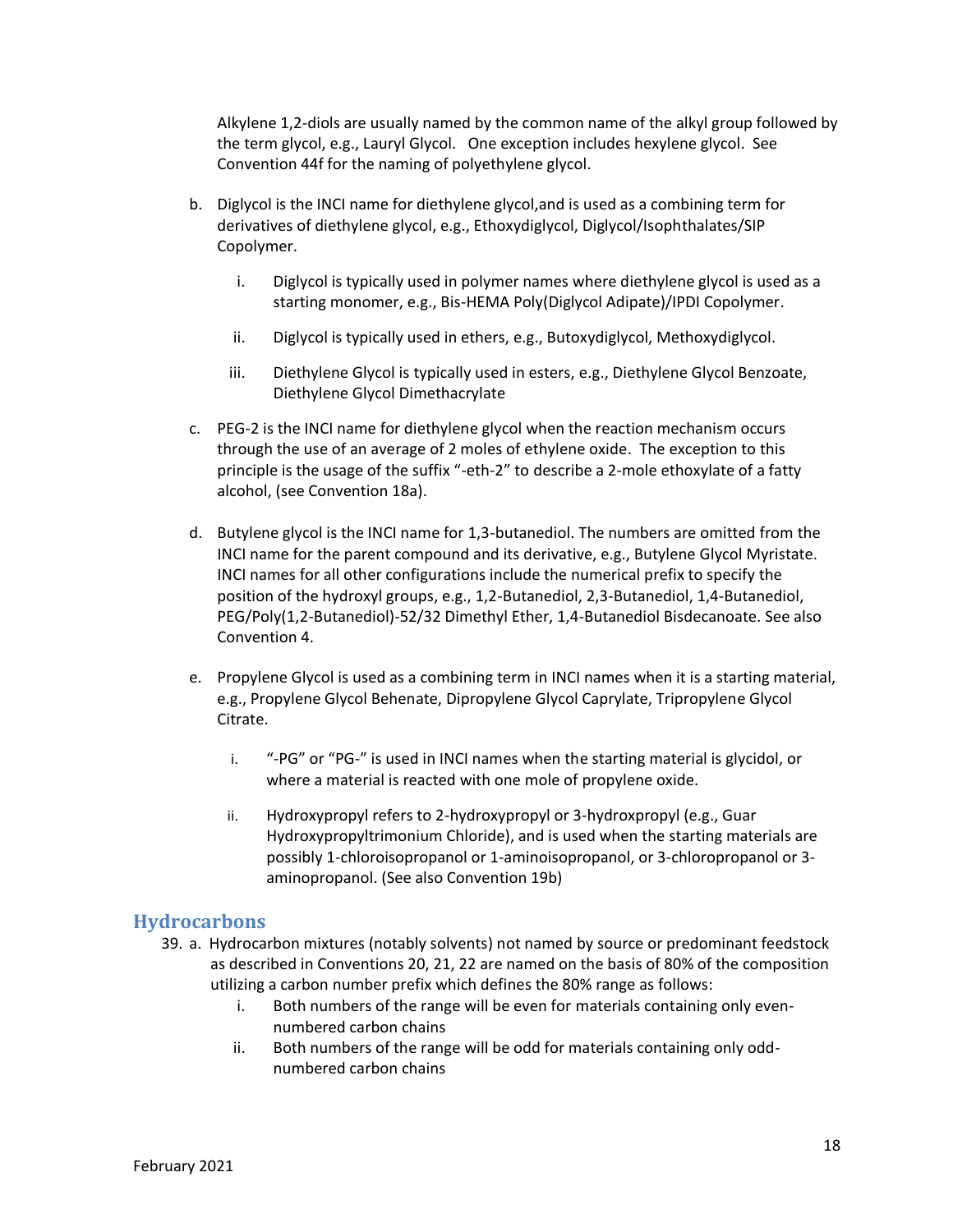- iii. One number of the range will be even and the other odd for materials containing both even- and odd-numbered chains
- b. A mixture of linear saturated hydrocarbons is named "Alkane" e.g., C14-22 Alkane. Ethoxylated derivatives of linear saturated alcohols are named in the same manner utilizing the term "Alketh", e.g., C12-15 Alketh-3.
- c. A mixture of branched saturated hydrocarbons is named "Isoalkane", e.g., C32-54 Isoalkane, where the mixture can contain one or more branched substituents.
- d. Cyclic saturated hydrocarbons are named "Cycloalkane".
- e. Mixtures of structurally different saturated hydrocarbons are named by each component separated by a slash, e.g., C9-16 Alkane/Cycloalkane.
- f. Mixtures of unsaturated hydrocarbons are named "Olefin" and include mono- and polyunsaturates, linear, branched, and cyclic, e.g., C18-26 Olefin, Poly(C4-12 Olefin).

#### <span id="page-18-0"></span>**Imidazolines**

40. Common fatty stem terms are used to designate the alkyl portion of alkyl imidazoline compounds (e.g., Lauryl Hydroxyethyl Imidazoline) even though one carbon atom of the fatty radical becomes a member of the heterocyclic ring during the materials' manufacture.

#### <span id="page-18-1"></span>**Lanolin Derivatives**

41. Names of lanolin derivatives usually contain the stem "lan", e.g., Laneth-10 Acetate. When fractionated, derivatives are named utilizing "lan" as a stem name unless a specific component has been isolated, e.g., Cholesterol.

#### <span id="page-18-2"></span>**Minerals**

- 42 a. Naturally occurring minerals with a definite chemical composition and/or physical properties (which may include x-ray diffraction data) are named according to the established, published nomenclature. Some reference sources include:
	- Cornelis Klein and Cornelius S. Hurlbut, Jr., *Manual of Mineralogy* (after James D. Dana), Twenty-First Edition (1985), John Wiley & Sons, Inc., New York.
	- Carmichael, Robert S., *CRC Practical Handbook of Physical Properties of Rocks and Minerals*, (1989), CRC Press, Inc., Boca Roton, FL 33431.
	- Schumann, Walter, *Gemstones of the World*, (1997), Sterling Publishing Co., Inc., New York.
	- [www.mindat.org](http://www.mindat.org/)
	- <http://minerals.usgs.gov/>
	- b. Naturally occurring materials that are mixtures of mineral species are named on the basis of particle size using common names such as sand, clay, silt, and other similar terms. Historically, some inorganic materials have been named according to geographic origin when the composition and properties with regard to origin were properly documented and supported in the literature, e.g., Moroccan Lava Clay.
	- c. The term "synthetic" is applied to the names of inorganic materials such as rocks, gems, and minerals, (e.g., Synthetic Ruby) to indicate that the material is synthesized. These materials, while generally physically indistinguishable from their natural counterparts, are chemically similar but may vary in chemical composition. Bureau of Standards and X-ray diffraction pattern data must be supplied to support the characterization of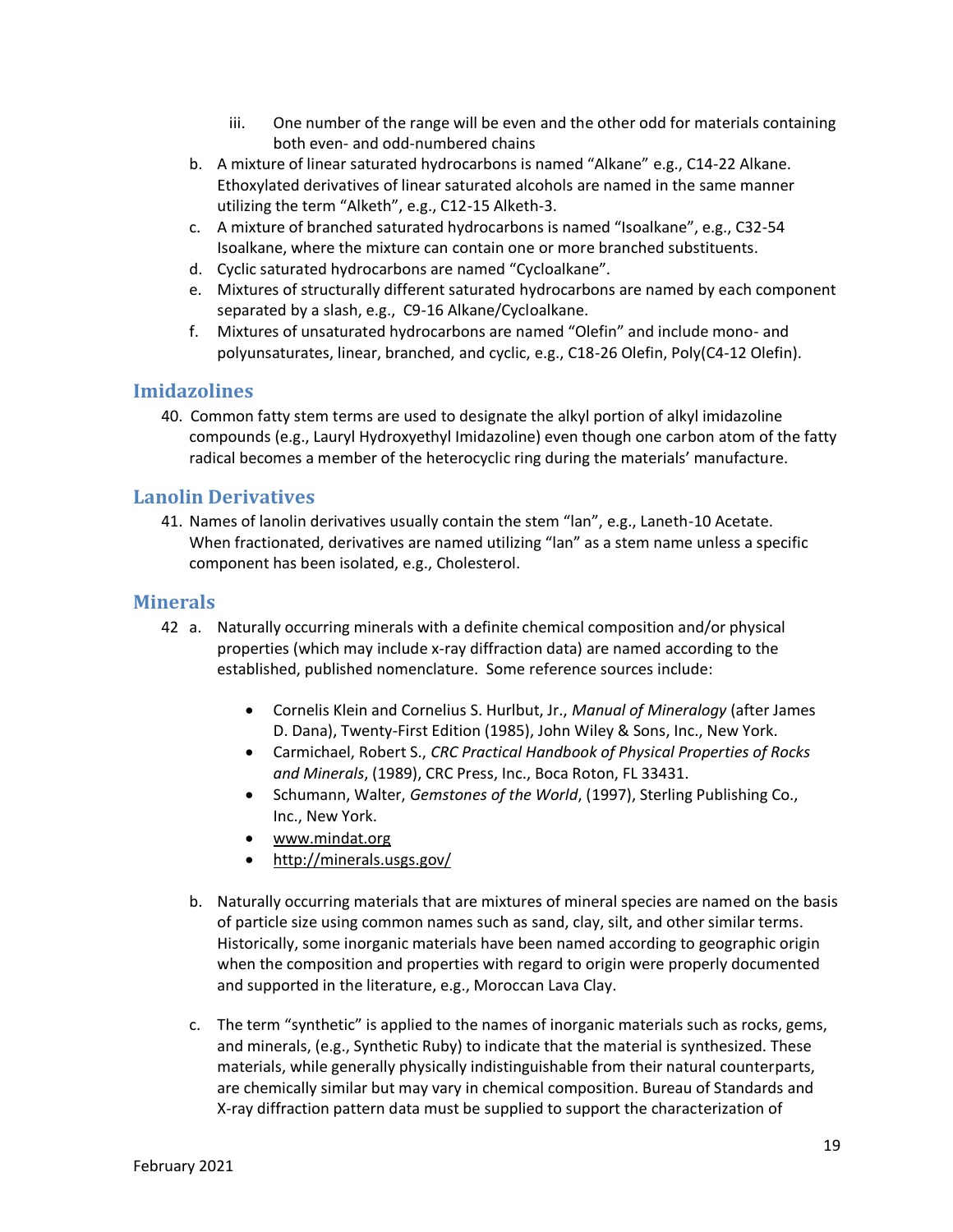compositional similarities between natural and synthetic materials.

- d. Rocks, gems, and minerals that are mechanically ground (i.e., not ground by natural processes) are named by the common geological term followed by the term "powder", (e.g., Ruby Powder).
- e. Doped minerals obtained via calcination are considered solid solutions and are named as a single entity by the constituent mineral oxides, e.g., Silicon/ Titanium/Cerium/Zinc Oxides.
- f. Mineral extracts are designated by the name of the mineral and the term "extract", e.g., Loess Extract, Lignite Extract, Malachite Extract, when the manufacturing information indicates the mineral is extracted.
- g. Allotropes of carbon are named according to their structural form, e.g., Diamond, Graphite, Fullerenes,Carbon.
- h. Plant Ash is the name designated for ingredients composed of ash produced by the combustion of any plant material or mixture of plants.
- i. Carbonaceous material obtained by heating wood or other organic matter in the absence of oxygen is named as Charcoal.
- j. Clay as an INCI name refers to a group of phyllosilicate minerals produced by the chemical and physical weathering of rock. It consists chiefly of varying amounts of hydrated silica and alumina and is characterized by a particle size of less than 2 micrometers. Clays have historically been designated INCI names based on geographic region; these names have been "grandfathered", e.g., Heilmoor Clay. The current naming practice is to designate clay materials by the INCI name, "Clay". See also 42 (b).
- k. Loose pieces of minerals and rocks are sediment and further characterized by particle size as follows:
	- i. Sand is a naturally occurring granular material composed of finely divided rock and mineral particles based on silica in the form of quartz, with a typical particle size between 0.0625 to 2.00 mm.
	- ii. Silt is sediment from inland bodies of water**.** It is a naturally occurring inorganic material whose origins are based on quartz and feldspar with typical particle sizes between 0.0625 to 0.00400 mm, e.g., Sea Silt.
	- iii. Mud is a mixture of water and some combination of soil, silt, and clay, e.g., Alluvial Mud, Salt Mine Mud.
- l. Volcanic Soil is a mixture of minerals derived from volcanic deposits which are of varying size including but not limited to sand, silt and clay. Volcanic Sand is loose, granular particles of disintegrated lava deposits. Volcanic ash is the residue obtained from volcanic eruption.
- m. Glass is an amorphous inorganic material based on silica (SiO2) that is combined with various additives, usually metal oxides (e.g., sodium oxide, calcium oxide, magnesium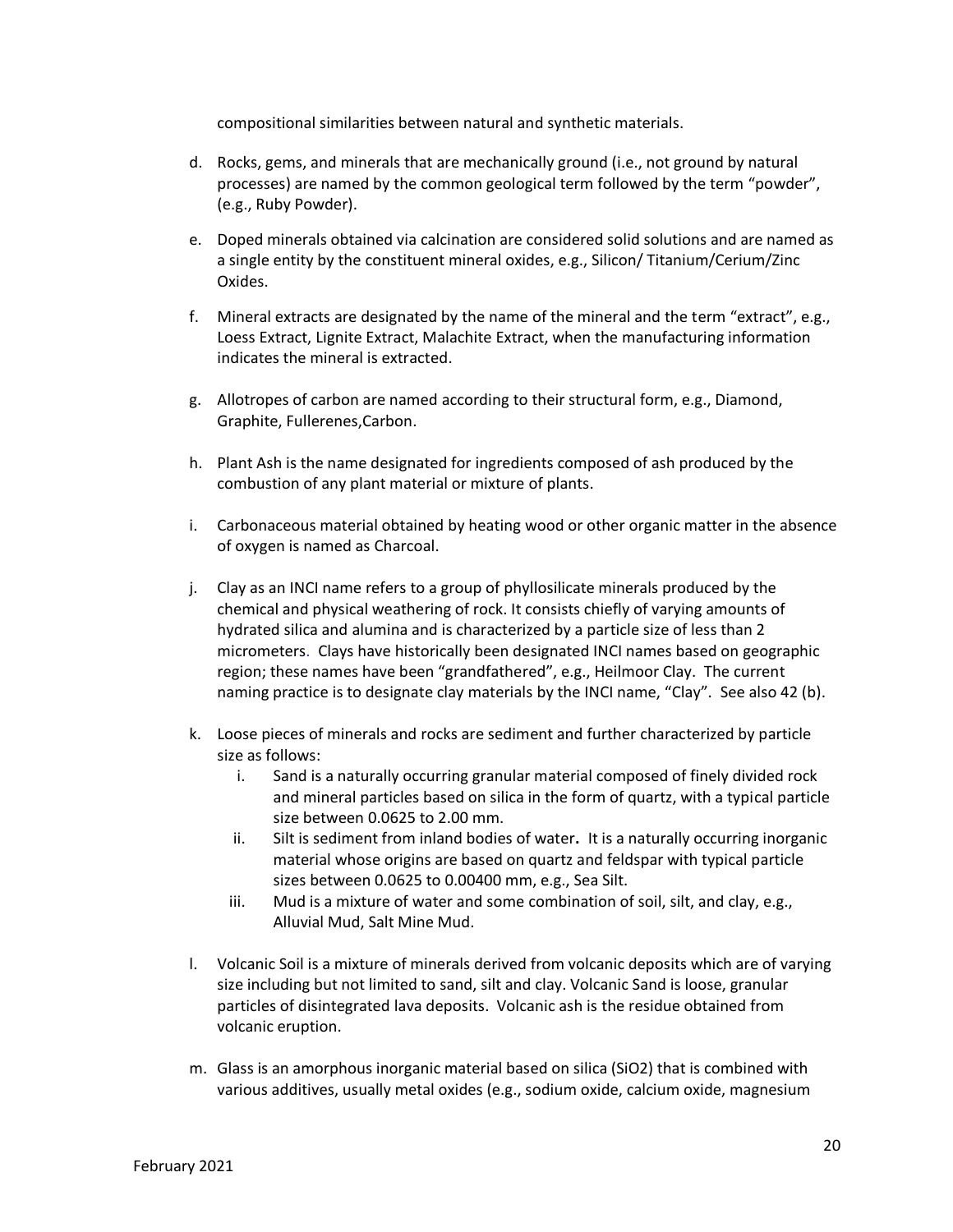oxide). Glasses are produced by fusing silica together with the additives, then rapidly cooling to eliminate formation of a crystalline structure.

n. INCI names do not generally include descriptive terms related to particle size. Materials that result from milling are named as powders or flours irrespective of size. See Convention 67 for usage of the term colloidal. Additionally, "nano" is not used in the assignment of INCI names to trade materials. See Convention 73.

## <span id="page-20-0"></span>**Oils, Fats, Lipids and Triglycerides**

- 43. a. Triglycerides of plant or animal origin that are liquid at room temperature are generally known as fixed oils and are named by their source followed by the term oil, e.g., Olea Europea (Olive) Oil, Elaeis Guineensis (Palm) Oil, Elaeis Guineensis (Palm) Kernel Oil, Canola Oil, Cod Liver Oil. Oils which have been chemically modified by acetylation, hydrogenation, isomerization or oxidation are named in a similar fashion, e.g., Acetylated Castor Oil, Hydrogenated Palm Kernel Oil, Isomerized Palm Oil, Oxidized Corn Oil.
	- b. Triglycerides of animal origin that are solid at room temperature are generally known as fats and are named by their source followed by the term fat e.g., Deer Fat, Goat Fat, Buffalo Fat.
	- c. Essential oils that are water insoluble fractions of plant materials obtained by steam distillation are named by their source followed by the term oil, e.g., Rose Flower Oil, Salvia Officinalis (Sage) Oil. Water soluble fractions of essential oils are named as waters.
	- d. The term "oil" may be used to name non-triglycerides when it applies to ingredients that are commonly recognized, (e.g., Simmonsia Chinensis (Jojoba) Oil, Lanolin Oil, Mineral Oil, Tall Oil, Tar Oil.)
	- e. Plant butters derived by mechanically pressing the seeds are generally semi-solids at room temperature and are named by the genus/species term of the plant in accordance with Convention 30, e.g., Garcinia Indica Seed Butter. Exceptions include the common name "Butter" which refers to the fat recovered from cow's milk, and "Goat Butter" which refers to the fat recovered from goat's milk.
	- f. Lipids isolated from plant or animal origin are named by the common name of the animal, e.g., Shark Lipids, Silkworm Lipids, or genus/species name of the plant, e.g., Oryza Sativa (Rice) Lipids. See also Convention 33, Ceramides.
	- g. Lipids produced by various strains of algae are named in accordance with the composition of the final product. If the product is constituted by a mixture of fatty acids, approximately 80% of the fatty composition is identified in alphabetical order separated by a slash, e.g., Capric/Lauric/Myristic/Oleic Triglyceride.

#### <span id="page-20-1"></span>**Polymers**

44. Due to the wide variety of polymer chemistry types exhibited among synthetic and naturally occurring polymers and due to their inherent polydispersities, there is no uniform approach to distinguish between what constitutes an oligomer vs. a polymer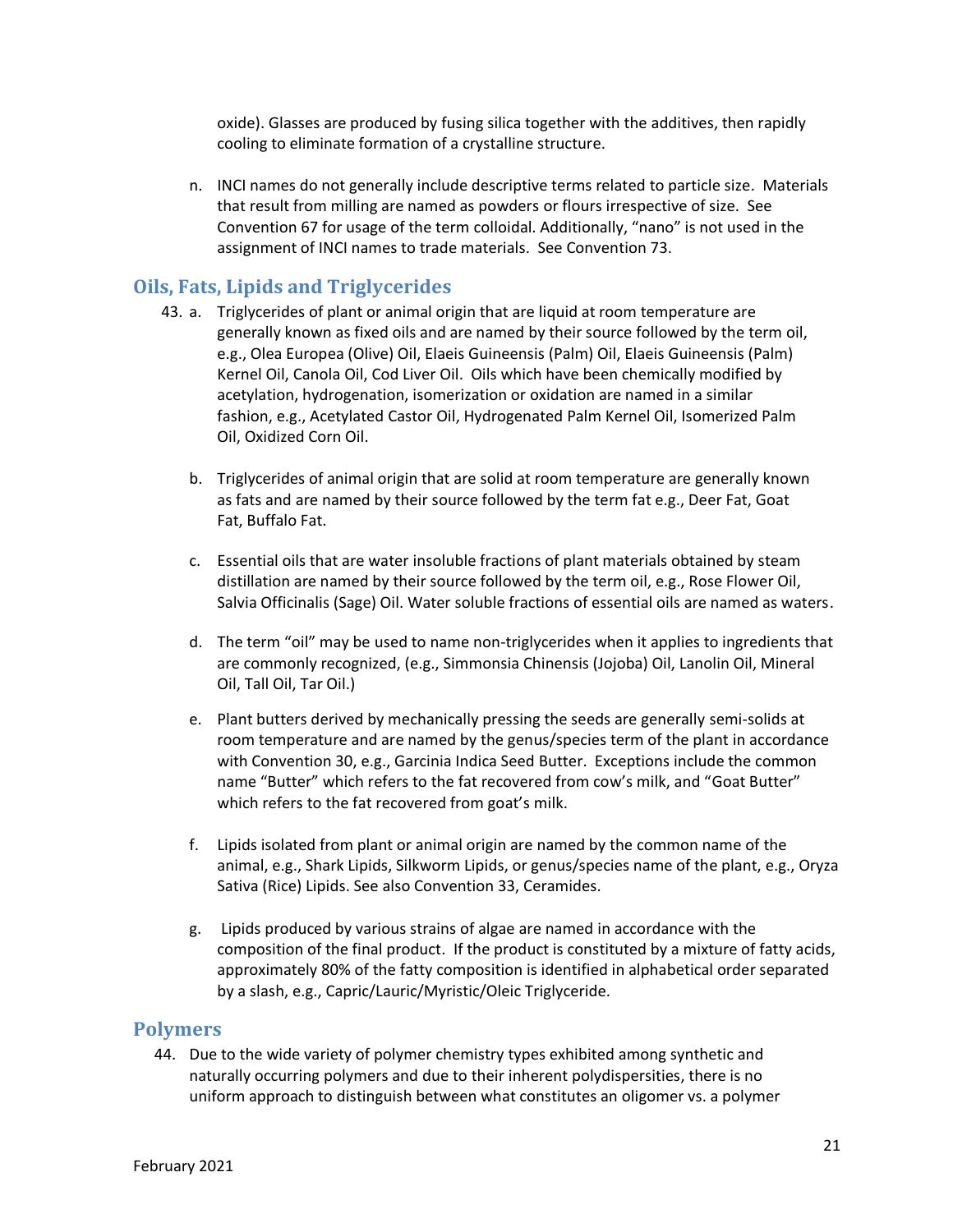solely on the basis of degree of polymerization (i.e. the number of repeat units in the polymer chain). Instead, the oligomer vs. polymer distinction on the basis of degree of polymerization is specific to individual polymer chemistry type, and it is typically associated with measurable differences in macroscopic physical properties, such as melting point, viscosity, etc., that occur as a function of degree of polymerization for that polymer chemistry type.

Polymeric materials are named according to the name in common usage if it is well known, or by the structure if well-defined, e.g., polyethylene terephthalate. Typically, polymers are named by the starting monomer instead of the composition of the final polymer, e.g., Polydecene instead of polydecane. Exceptions include copolymers named with vinyl alcohol as one of the monomers, e.g., Sodium MA/Vinyl Alcohol Copolymer, in which the starting monomer, vinyl acetate is hydrolyzed to form the alcohol. If no common name exists, and the structure is not well-defined, the polymers are named according to their composition as described below:

- a. Homopolymers (consisting of one constituent monomer) are named by placing the term "poly" before the constituent monomer, e.g., Polyisobutene.
- b. Copolymers consisting of two or more constituent monomers are named by listing the monomers in alphabetical order separated by a slash (/) followed by the word "Copolymer," e.g., Acrylates/Acrylamide Copolymer.
- c. Copolymers consisting of four or more monomers may be given an INCI name according to the predominant monomer, or resultant polymer class followed by an arbitrary number, e.g., Polyester-1, Polyquaternium-1, etc., with the monomers listed in the monograph definition in alphabetical order of the material. Copolymers with less than four monomers and with an excessive name length may also be considered for "polytype" names as described above. Such nomenclature is granted at the discretion of the INC.
- d. Crosspolymers consisting of two or more constituent monomers are named by listing the monomers in alphabetical order separated by a slash (/) followed by the word "Crosspolymer," e.g., Acrylates/VA Crosspolymer.
	- i. The crosslinking agent will be included in the INCI name if the crosslinking agent is a polymer. In these cases, the crosslinking agent will appear as the last component of the INCI name followed by the word "Crosspolymer"; e.g., Lauryl Dimethicone/PEG-15 Crosspolymer, where the crosslinker is diallyl PEG-15. When the crosslinking agent is not a polymer, it will not be included in the INCI name, but will be included in the monograph definition of the material, e.g., Acrylic Acid/Isopropylacrylamide/ MIBK Acrylamide Crosspolymer-is a copolymer of acrylic acid, isopropylacrylamide, methyl isobutyl ketone (MIBK) acrylamide crosslinked with methylene bis-propenamide. Carbomer is an exception to this Convention because of its historic usage.
	- ii. In cases where a polymer cannot be formed in the absence of a crosslinking monomer, i.e., the crosslinking monomer is essential for the formation of the polymer repeating structure, the crosslinking monomer will be included in the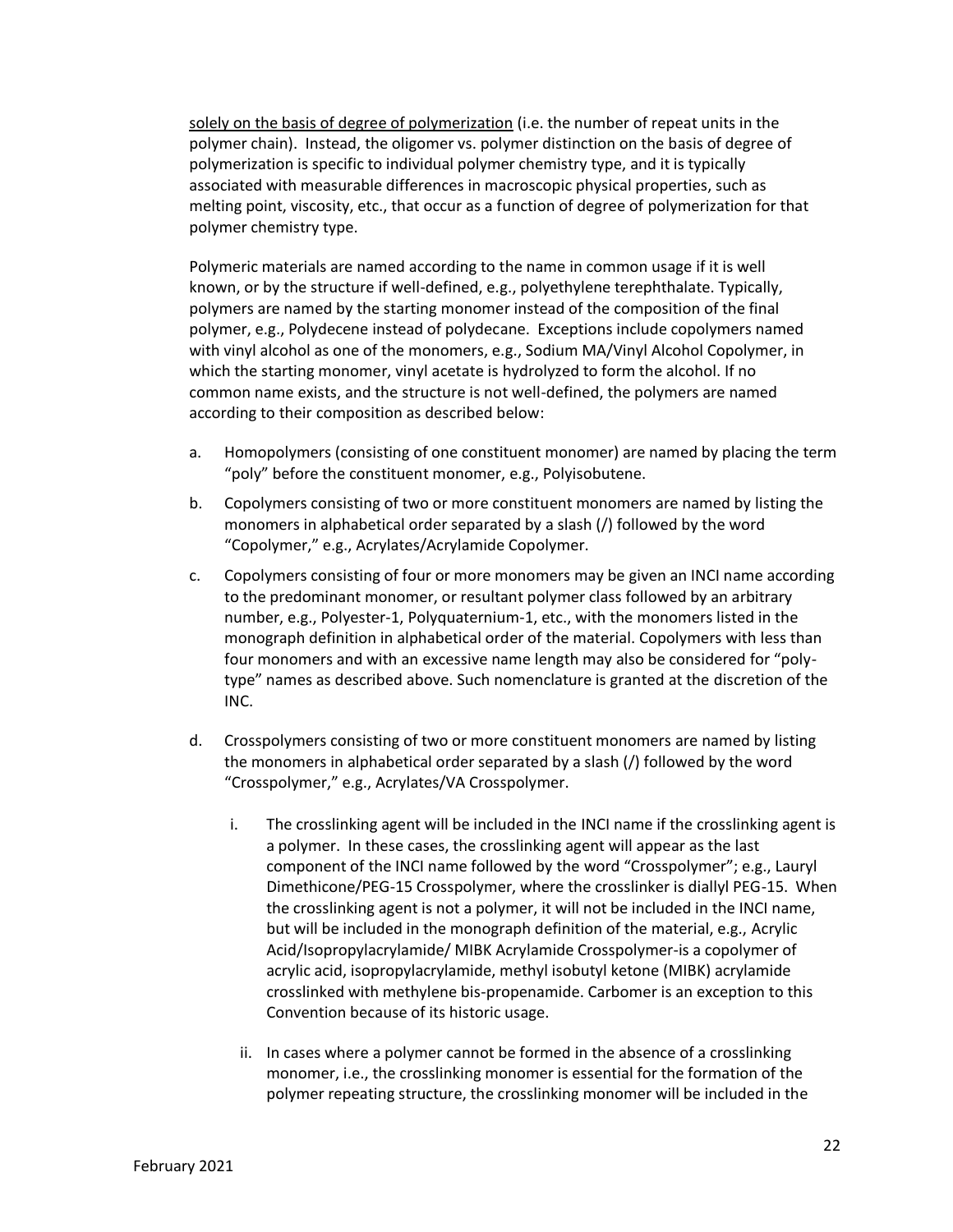INCI Name. For example, the crosslinked polyester formed by the condensation of Propanediol and Citric Acid would be named Propanediol/Citrate Crosspolymer. Exceptions include polymers named in accordance with Convention 44(c).

- 45. The term "Acrylates" is used to describe linear, non-crosslinked copolymers that contain combinations of acrylic acid, methacrylic acid, and their simple esters. They are described as simple alkyls ranging from C1 to C4 (linear or branched). Similarly, the term "Crotonates" is used to describe copolymers that contain combinations of crotonic acid and its simple esters.
- 46. The term "Aminoacrylates" refers to simple aminoacrylates, in which the substituted alkyl groups attached to amino nitrogen range from C1-4, and acrylates conforms to the definition as described above.
- 47. The name "Carbomer" is used to describe high molecular weight crosslinked homopolymers of acrylic acid. The crosslinking agent(s) are identified in the ingredient monograph definition.
- 48. A "Dendrimer" polymer is named from the core to the outside by the monomer layers. If a monomer unit is repeated, the number of generations or layers is indicated. If a previous convention exists for naming the core, then it is utilized. An example is PEG-5 Pentaerythrityl (the core) Dimethylol (the layer) Propionate-2 (generations) in which there are 5 repeating units of polyethylene glycol attached to pentaerythritol as the core. Dimethylol propionic acid is reacted to the core for two generations.

A dendron attached to a polymer backbone is named by the backbone polymer with the added dendron side group described, e.g., Acrylates/HEMA Copolymer (the core) Dimethylol Propionate-4 (the layer and generation) Dendron.

49. The term Polyurea is used to name polymers typically formed by the condensation of a diisocyanate with a diamine.

#### <span id="page-22-0"></span>**Prostaglandin Derivatives**

50. Ingredients which are analogues of prostaglandin compounds utilize the drug stem term as part of the corresponding cosmetic ingredient name, e.g., Bimatroprost and Cyclopropylbimatoprost; Closprostenol and Isopropyl Cloprostenate; Noralfaprostol and Isopropyl Dihydro Noralfaprostal; Travoprost and Ethyl Travoprostamide. The use of common drug stem names for related cosmetic substances is considered by the INC on a case-by-case basis.

#### <span id="page-22-1"></span>**Quaternary Ammonium Salts**

51. Quaternary ammonium salts usually have the suffix "ium" in the stem of the cation. The term "monium" describes a monomethyl-substituted quaternary nitrogen; "dimonium" describes a dimethyl-substituted quaternary nitrogen; "trimonium" describes a trimethylsubstituted quaternary nitrogen.

## <span id="page-22-2"></span>**Silanes and Siloxanes**

52. Silanes and Siloxanes are named according to the following subcategories: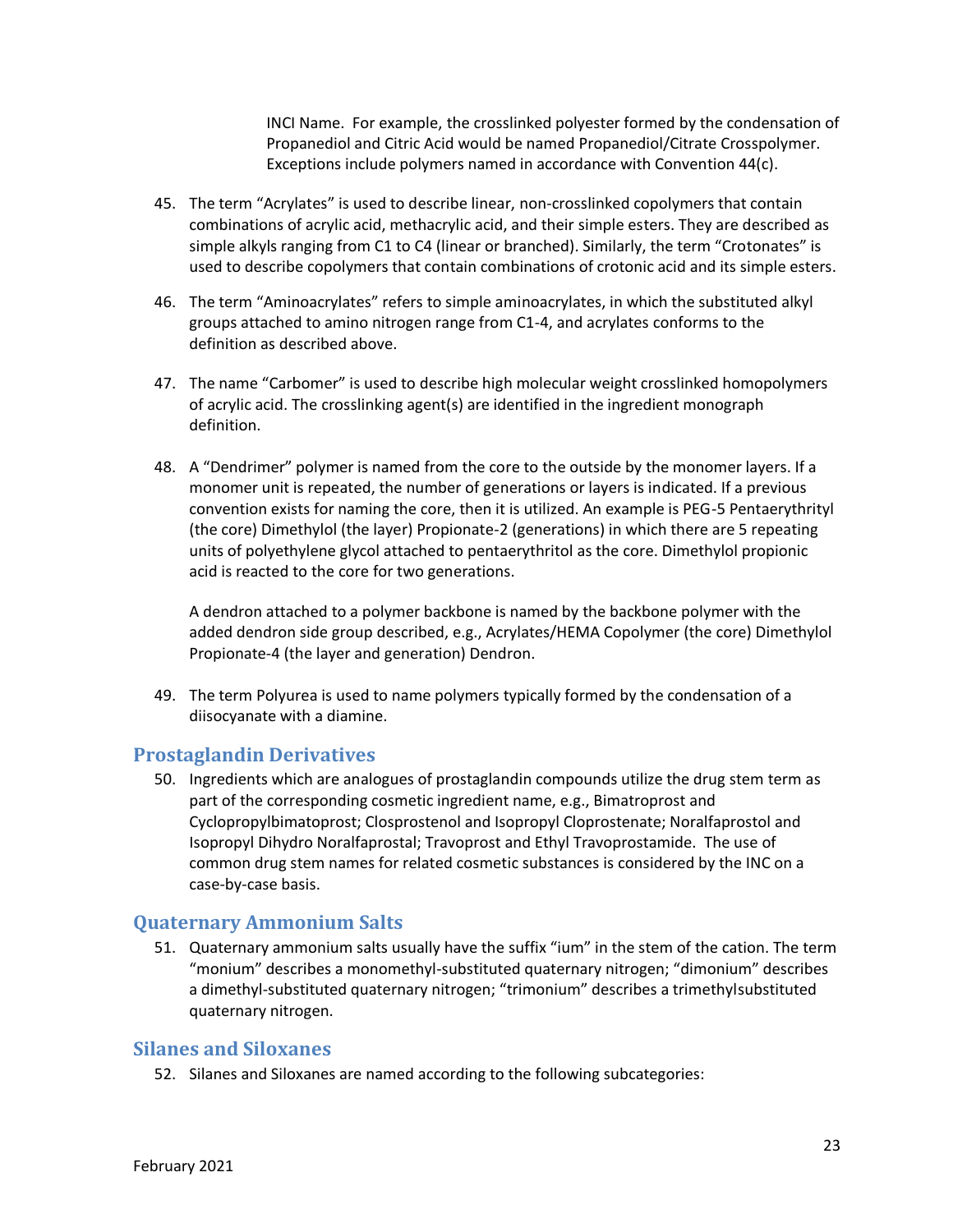- a. Silanes are monomeric compounds containing one silicon atom. They are used as intermediates to prepare siloxanes and to modify the surfaces of other ingredients. Silanes are named by listing substituents in alphabetical order, and then the term 'silane' with the appropriate numerical prefix (e.g., Trimethoxycaprylylsilane).
- b. Silanols [silanes containing hydroxyl group(s)] are named according to the number of hydroxyl groups attached to the silicon atom. The other substituents included in the name (e.g., Hydrolyzed Keratin PG-Propyl Methylsilanediol, Silanetriol Lysinate).
- c. Siloxanes, commonly referred to as silicones, are polymers that are based on chains of alternating silicone and oxygen atoms that also contain organic substituents. The most common organic substituents are methyl  $(-CH<sub>3</sub>)$  but many other types of organic substituents are possible. The most common siloxanes are linear polysiloxanes with two methyl substituents on each silicon atom (polydimethylsiloxanes). When the polydimethylsiloxanes are terminated with methyl groups, the INCI name is Dimethicone. Short chain Dimethicones (2-4 silicon atoms) are named chemically (e.g., Trisiloxane, Disiloxane). Dimethicones where some of the methyl groups along the chain are replaced with other organic groups are named as Dimethicone derivatives (e.g., Stearyl Dimethicone, PEG-8 Dimethicone). It is assumed the substituents on Dimethicone derivative are attached through a propyl linkage. Any other attachment is identified in the name.
- d. Dimethicones where the polysiloxane chain is terminated with substituents other than methyl groups are named using "Bis-" to indicate where the substituents are located (e.g., Bis-PEG-8 Dimethicone, Bis-Hydroxypropyl Dimethicone)
- e. Dimethicones where the polysiloxane chain is terminated with hydroxyl groups (-OH) are called Dimethiconols. Hydroxyl groups attached to silicon atoms are somewhat reactive. They can condense with each other to form a new siloxane bond (-Si-O-Si-), leading to chain extension. They can also react with organic acid to form a type of ester (e.g., Dimethiconol Behenate)
- f. Methicone refers to linear siloxane polymers where each silicon atom in the siloxane chain has one methyl group and one hydrogen atom. Methicone is a reactive polymer that is used to create a hydrophobic coating on the surface of inorganic pigments. It is also the starting material for making alkyl siloxanes where the hydrogen atoms are replaced with the alkyl group (e.g., C26-28 Alkyl Methicone).
- g. Cyclic dimethyl siloxane was historically named 'Cyclomethicone' to represent mixtures of species containing three to seven siloxane units. For pure components (>99%), the nomenclature is based upon the number of siloxane units: Cyclotrisiloxane, Cyclotetrasiloxane, Cyclopentasiloxane, and Cycloheptasiloxane. In the silicone industry, these cyclic dimethyl siloxanes are often referred with the following shorthand notation: D3, D4, D5, and D6.
- h. Silsesquioxanes are highly branched siloxanes where each silicon atom is connected to three oxygen atoms and conform to the general formula  $[RSiO<sub>3/2</sub>]x$ , where R is an organic substituent. They are sometimes referred to as Polyhedral Oligomeric SilseSquioxanes (POSS). The nomenclature is understood to include oligomeric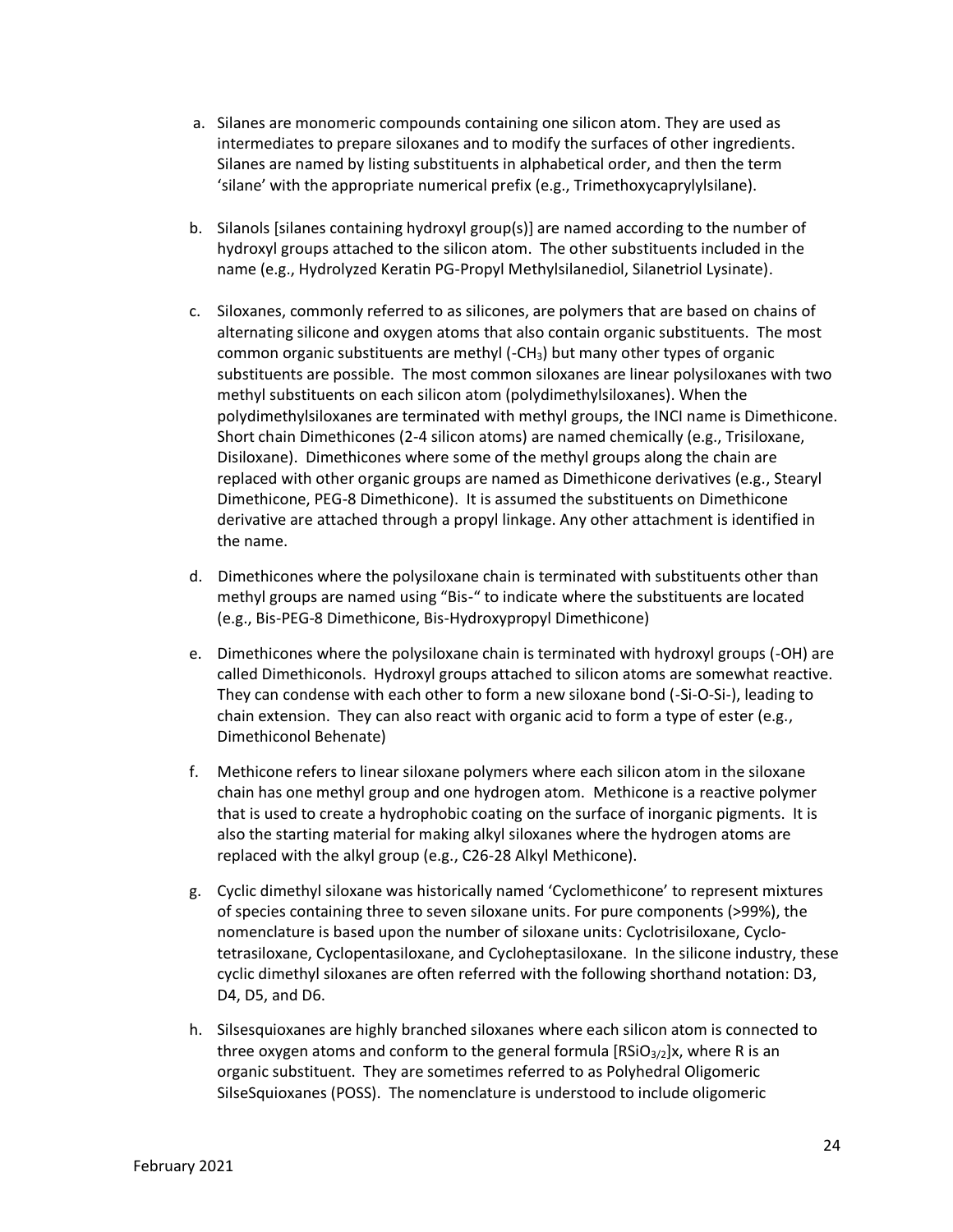silsesquioxanes that only contain 4-6 silsesquioxane units (cage structures). If the organic group for the silsesquioxane has a short, simple name then the INCI will be a single word, e.g., Polyphenylsilsesquioxane, Polypropylsilsesquioxane. For more complex organic groups, they will be used with the term Polysilsesquioxane (e.g., Acryloyloxypropyl Polysilsesquioxane, Glycidoxypropyl Polysilsesquioxane). Silisesquioxanes frequently contain hydroxyl groups attached to the silicon atoms that allow these silsesquioxanes to react with other types of siloxane polymers. These are named as copolymers (e.g., Dimethicone/Silsesquioxane Copolymer)

- i. Silicates are inorganic polymers where each silicon atom is attached to four oxygen atoms and conform to the general formula  $[SiO<sub>4/2</sub>]x$ . If no organic substituents are present, then the INCI name is Silicon Dioxide. Silicones that contain silicate units are named as such, with any substituents and/or terminal groups appropriately named (e.g., Trimethylsiloxysilicate).
- j. The term 'Polysilicone' followed by an arbitrary number is used to describe complex silicone polymers that cannot be named by common names or established conventions for silicone compounds (e.g., Polysilicone-10).

#### <span id="page-24-0"></span>**Substituted Compounds and Prefix/Suffix Terms**

- 53. Singly substituted derivatives usually do not include the prefix "mono." This term is used only when required to prevent ambiguity. The absence of a suitable prefix implies "mono," e.g., Glyceryl Stearate represents glyceryl monostearate, and Glyceryl Oleate/Laurate represents a monoester of glycerin with a blend of oleic and lauric acids.)
- 54. Multiple substitution is routinely described with the appropriate prefix, such as "di-," "tri-," or "tetra-," e.g., Glyceryl Distearate, Propylene Glycol Dilaurate, Pentaerythrityl Tetrabenzoate.
	- a. Where there is substitution with a mixture of components, i.e., alkyl groups, the prefix is used only once, wherever possible, and the moieties are separated by a slash, e.g., Ditrimethylolpropane Tetraisostearate/ Hydroxystearate to denote the tetraester of ditrimethylolpropane and a mixture of isostearic and hydroxystearic acids.
	- b. The simple numerical prefixes "di-", "tri-", "tetra-" etc. are used to indicate a multiplicity of simple (i.e., unsubstituted) substituents provided that there is no ambiguity, e.g., Propylene Glycol Dilaurate, Triethyl Citrate.
	- c. The numerical prefixes "bis"-, "tris-"are generally utilized to denote multiple identical structural features of a compound, e.g., Tris-Biphenyl Triazine, Bis-Aminopropyl Dimethicone.
	- d. Optical isomers are usually not designated in INCI names although this information may be included in the monograph definition. However, there may be circumstances whereby it is necessary to identify the optical properties of the isomer, e.g., d-limonene under EU regulation 111/1.88, and the INC will address these situations as they arise.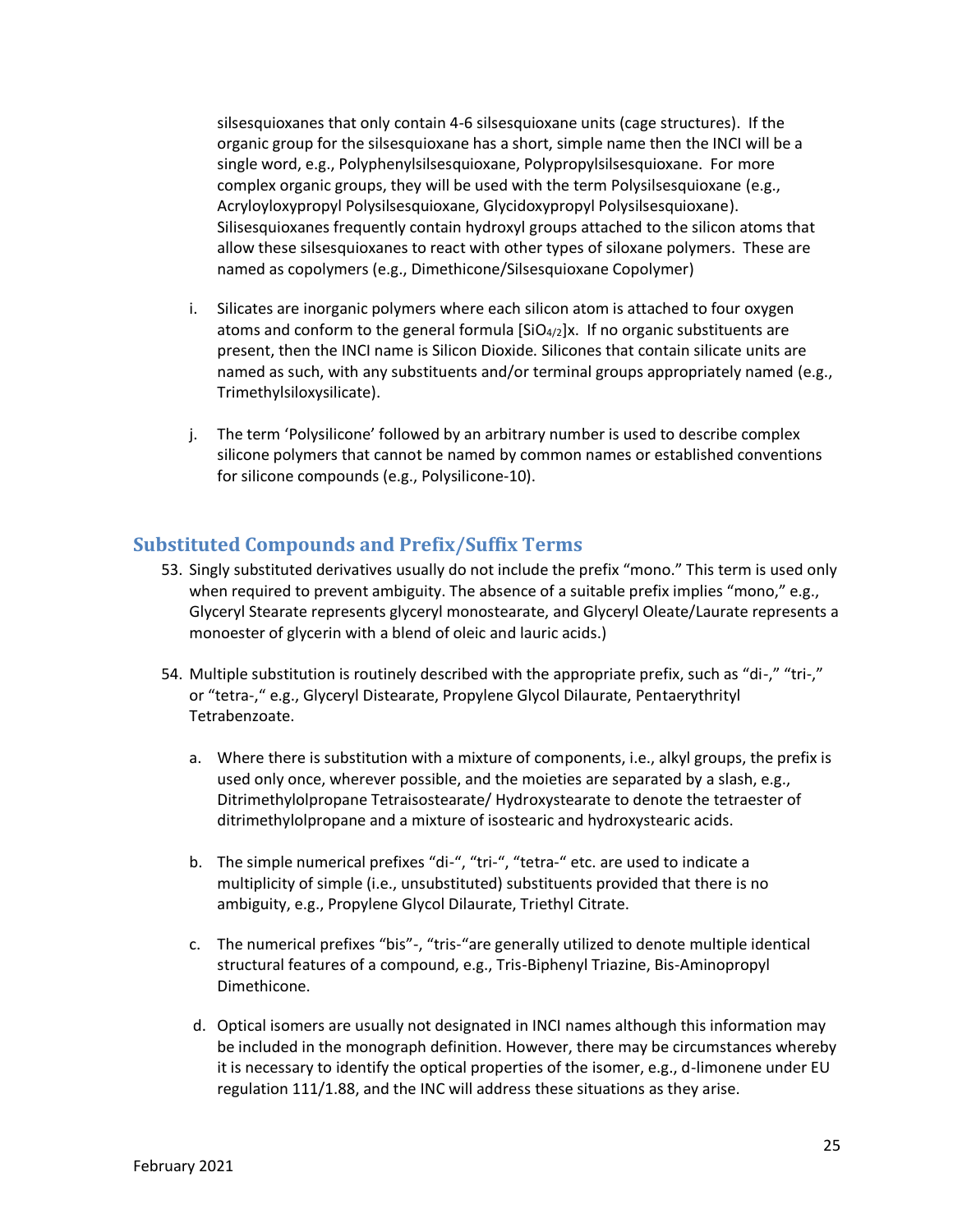- e. The numbering of substituents is only employed where necessary to prevent ambiguity, e.g., 1,4-Butanediol, 2,3-Butanediol.
- f. The prefixes *o-, m-, p- t-, n-*, N, N', etc. are used only when necessary to prevent ambiguity.
- g. Locants are included in the INCI name when there is more than one possible site for the reaction. e.g., N-Feruloyl Dopamine
- 55. Mixtures of mono-, di- and tri-esters of glycerin are designated by the suffix "-ates", (e.g., Glyceryl Stearates.)
- 56. The dimethyl term is omitted and is assumed in all alkyl dimethyl amine oxide names (e.g., Stearamine Oxide). Tertiary amine oxides with different substituent groups are named completely (e.g., Dihydroxyethyl Stearamine Oxide).
- 57. Amino acids substituted on nitrogen are named by the identity of the substituent group and the trivial name of the amino acid. Since N-2 is the atom most easily modified, N-can be omitted from the name without ambiguity, e.g., Acetyl Tyrosine.
	- a. The suffix "ate" is added to the amino acid name when the substance is a salt, e.g., Sodium Glutamate, Potassium Aspartate, or an ester, e.g., Ethyl Glutamate, Acetylated Cetyl Hydroxyprolinate, Methyl Undecenoyl Leucinate.
	- b. When the hydroxyl group of the carboxyl has been replaced by an amino group, the "amide" suffix is added to the trivial name of the amino acid, e.g., Hexacarboxymethyl Lysinyl Lysinamide, Hydroxyphenyl Glycinamide, Prolinamidoethyl Imidazole.
	- c. When amino acids are derivatized, amino acid stem names are used as a combining term rather than chemical names, e.g., Glutamyl Hydroxyphenylhydrazide, Prolyl Histamine HCl, Palmitoyl Lysyl Aminovaleroyl Lysine.
- 58. The prefix "dimer" precedes the term "dilinoleic" to designate materials that are C36 diacids; it has historical usage in INCI nomenclature, e.g., Dicetearyl Dimer Dilinoleate.
- 59. The prefix "nor" is used to designate "de-methyl" which means one methyl group removed relative to the parent compound for the purposes of nomenclature, e.g., Norvaline.
- 60. The prefix sesqui- is used for esters of alcohols and fatty acids that are mixtures of the monoester and diester, e.g., Butylene Glycol Sesquiisostearate, Methyl Glucose Sesquilaurate, PEG-8 Sesquioleate, Polyglyceryl-2 Sesquicaprylate.

#### <span id="page-25-0"></span>**Synthetic and Recombinant Peptides**

61. Natural protein ingredients, and their derivatives, are named by the common name of the source, e.g., Albumen, Collagen, Fibroin, Mellitin, Milk Protein, Nacre Protein, Serum Protein, Silk, etc. See also 28h. Peptides, produced either by chemical synthesis or recombinant techniques, are named based on sequence and by the following rules: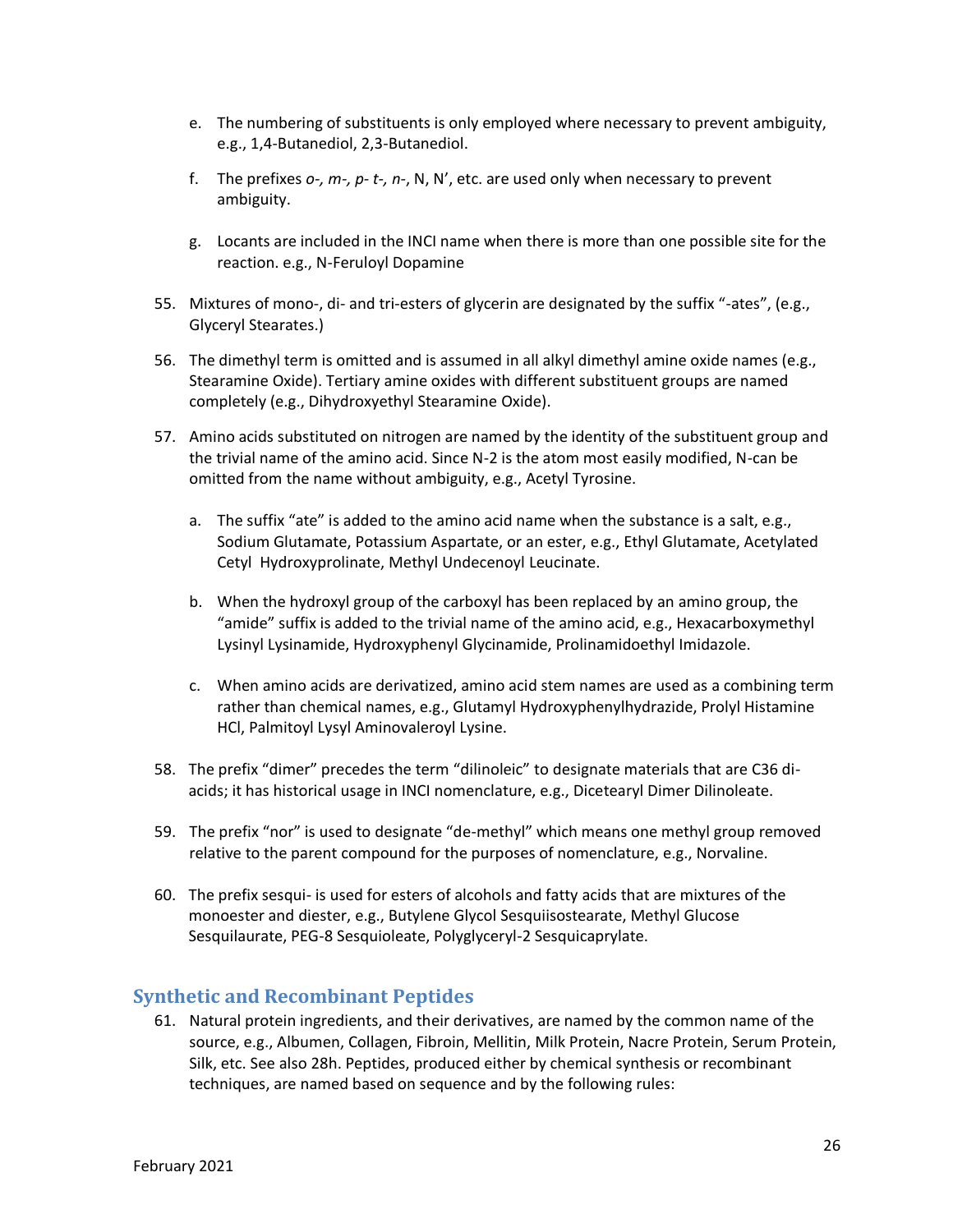- a. Synthetic peptides consisting of two to ten amino acid residues are named using the appropriate prefix, di-, tri-, tetra-, etc., followed by the term peptide and an arbitrary number, e.g., Dipeptide-2, Decapeptide-4, Pentapeptide-3. The constituent amino acids are identified in the monograph definition. There are a few peptides that are historically named by their amino acids, e.g., Glycyl Glycine, and these names have been grandfathered. Additionally, Glutathione is a grandfathered name for the peptide, glutamyl cysteinyl glycine, whereas Tripeptide-35 is composed of the same amino acids but of possible differing sequence.
- b. Synthetic peptides consisting of 11 to 100 amino acids are designated by the term oligopeptide, followed by an arbitrary number, and the constituent amino acids are identified in the monograph definition, e.g., Oligopeptide-13.
- c. Synthetic peptides consisting of more than 100 amino acids are designated by the term polypeptide, followed by an arbitrary number, and the constituent amino acids are identified in the monograph definition, e.g., Polypeptide-5.
- d. The amino acid residues composing the peptide are listed alphabetically in the monograph definition. The amino acid residues may include the following: Alanine, Arginine, Asparagine, Aspartic Acid, Cysteine, Glutamic Acid, Glutamine, Glycine, Histidine, Isoleucine, Leucine, Lysine, Methionine, Phenylalanine, Proline, Serine, Threonine, Trptophan, Tyrosine, Valine.
- e. When the peptide contains an amino acid that is not one of the natural amino acids identified above, (e.g., D-isomers or gamma amino acids) it is identified in the peptide name, e.g., Tripeptide-9 Citrulline, Acetyl Norleucyl Dipeptide-54 D-Phenylalanyl Dipeptide-25 Amide, Histidyl D-Tryptophanyl Dipeptide-29 D-Phenylalanyl Lysinamide.
- f. Peptide derivatives are named utilizing the parent peptide name, and the name of the modifying group as follows:
	- i. When the N-terminus is modified, the name of the modifying group precedes the peptide name, e.g., Myristoyl Hexapeptide-5, Palmitoyl Octapeptide-24
	- ii. When the C-terminus is modified, the name of the modifying group is identified after the peptide name according to its composition, e.g., Tripeptide-9 Citrulline, Caffeoyl Tetrapeptide-19 Caffeamide, Tetrapeptide-29 Argininamide, Acetyl Octapeptide-17 Amide, Tripeptide-83 Propyl Ester.
	- iii. When any hydroxyl group or amine group along the peptide chain is modified, it is named according to the composition of the reacting species.
- g. Ingredients originating from human tissue, including materials starting with human cells in tissue culture, contain "human" as part of the INCI name. See 27(b). See 61(h) for ingredients made by recombinant technology.
- h. Names for biologically inspired peptides are based on the source protein whether produced through recombinant techniques or chemical synthesis. The name is constructed by prefixes to designate recombinant and synthetic, followed by the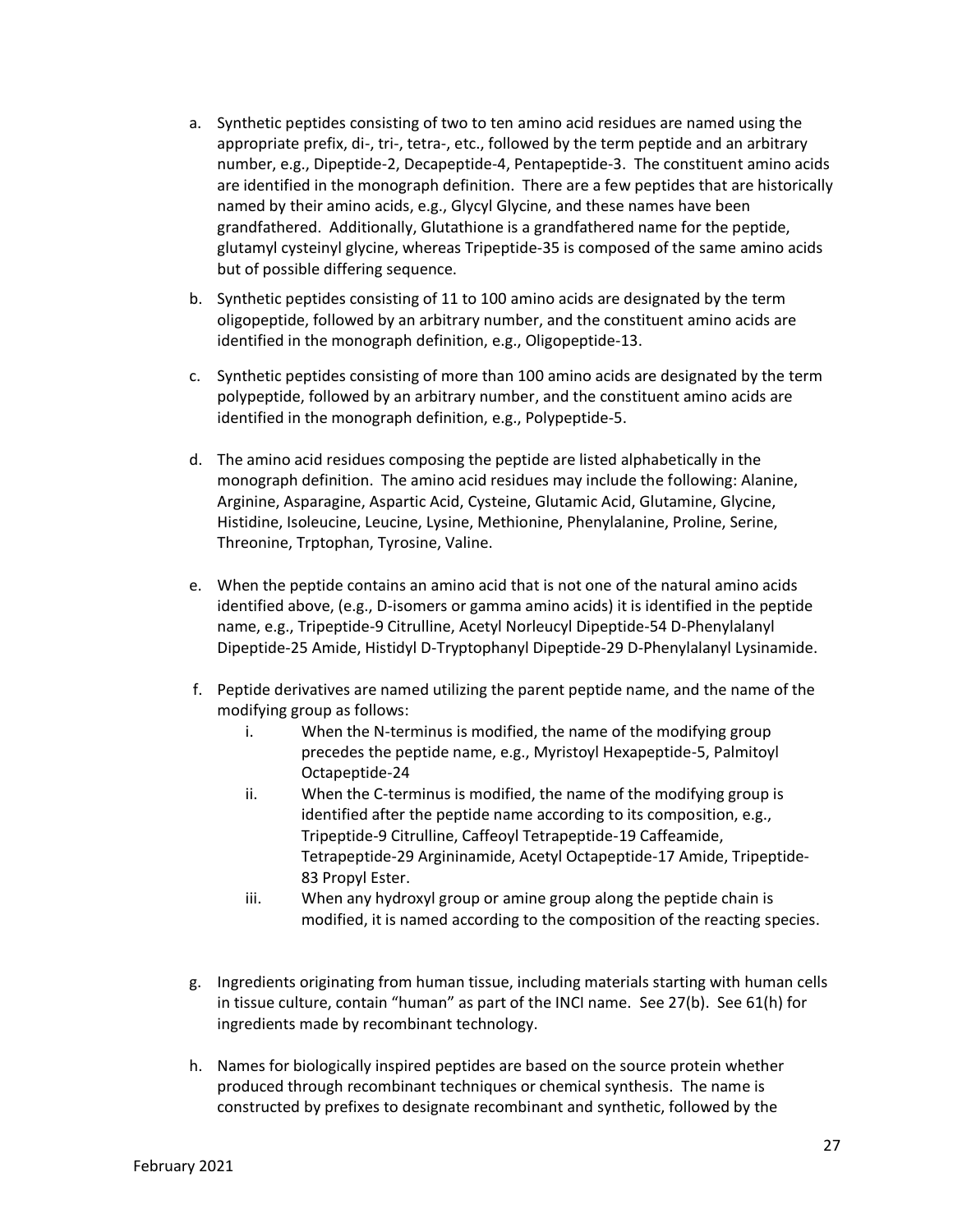peptide term as outlined in 61(a-f), followed by a number, whereby the number is unique and corresponds to the specific protein which is described in the ingredient definition.

- i. The prefix "rh" is used to identify "recombinant human" peptides in which the original gene is isolated from a human cell, e.g., rh-Oligopeptide-1, rh-Polypeptide-, rh-Polypeptide-96.
- ii. When the original gene is derived from another organism, the prefix "r-" is used, followed by the name of the organism, e.g., r-Mussel Polypeptide-1, r-Bovine Octapeptide-1, r-Leucosporidium Polypeptide-1.
- iii. When the gene is synthesized to be identical to a human gene and produced recombinantly, the prefix "sh" for "synthetic human" is used, e.g., sh-Polypeptide-96, sh-Oligopeptide-8.
- iv. When the gene is a synthesized copy from another organism and the peptide is produced through recombinant technology, the prefix "sr-" is used to indicate synthetic recombinant followed by the name of the organism, e.g., sr-Bovine Oligopeptide-2, sr-Jellyfish Polypeptide-1, sr-Rice Polypeptide-1.
- v. Biologically inspired peptides that are produced by chemical synthesis are designated by the prefix "s-", followed by the name of the organism, e.g., s-Centipede Decapeptide-1, s-Bovine Oligopeptide-1. s-Coconut Antimicrobial Peptide 1. When the species is human, the prefix "sh" is used and the suffix "SP" is added to the name to indicate solid phase synthesis, e.g., sh-Oligopeptide-23 SP, sh-Pentapeptide-6 SP. The latter approach was employed to distinguish these peptides from earlier ones produced recombinantly as described in 60(h)(iii). In some cases, the suffix SP is added to the peptide name to further distinguish the synthetic nature of the peptide, e.g., s-Mussel Hexapeptide-1 SP.
- vi. Peptides that are derived from two or more different peptides are considered fusion proteins. They are named by combining the INCI names of each appropriate individual peptide name, e.g., r-Clostridium Histolyticum Collagenase sh-Oligopeptide-60; r-Mussel Polypeptide-1 r-Mussel Oligopeptide-1 sh-Polypeptide-1.
- i. Antibodies are immunoglobulins (Ig), composed of 4 polypeptide chains (2 "heavy" and 2 "light" chains) bound to each other by disulfide bonds. The heavy chains are typically glycosylated. Antibodies are not named as "polypeptides" due to their complexity and unique structure. Rather than amino acid sequence, they are named according to antigen specificity.

Antibodies (immunoglobulins) are named according to the antigen they specifically bind, the organism where they are raised or the hybridoma cells they are isolated from, and their type, whether monoclonal (from hybridoma cell cultures) or polyclonal (from serum). The basic naming approach is as follows: Anti-Protein/Antigen Organism Type Antibody. The common name for the antigen is used when available. As an example, a monoclonal antibody raised against Collagenase-1 in murine hybridoma is named: Anti-Collagenase-1 Mouse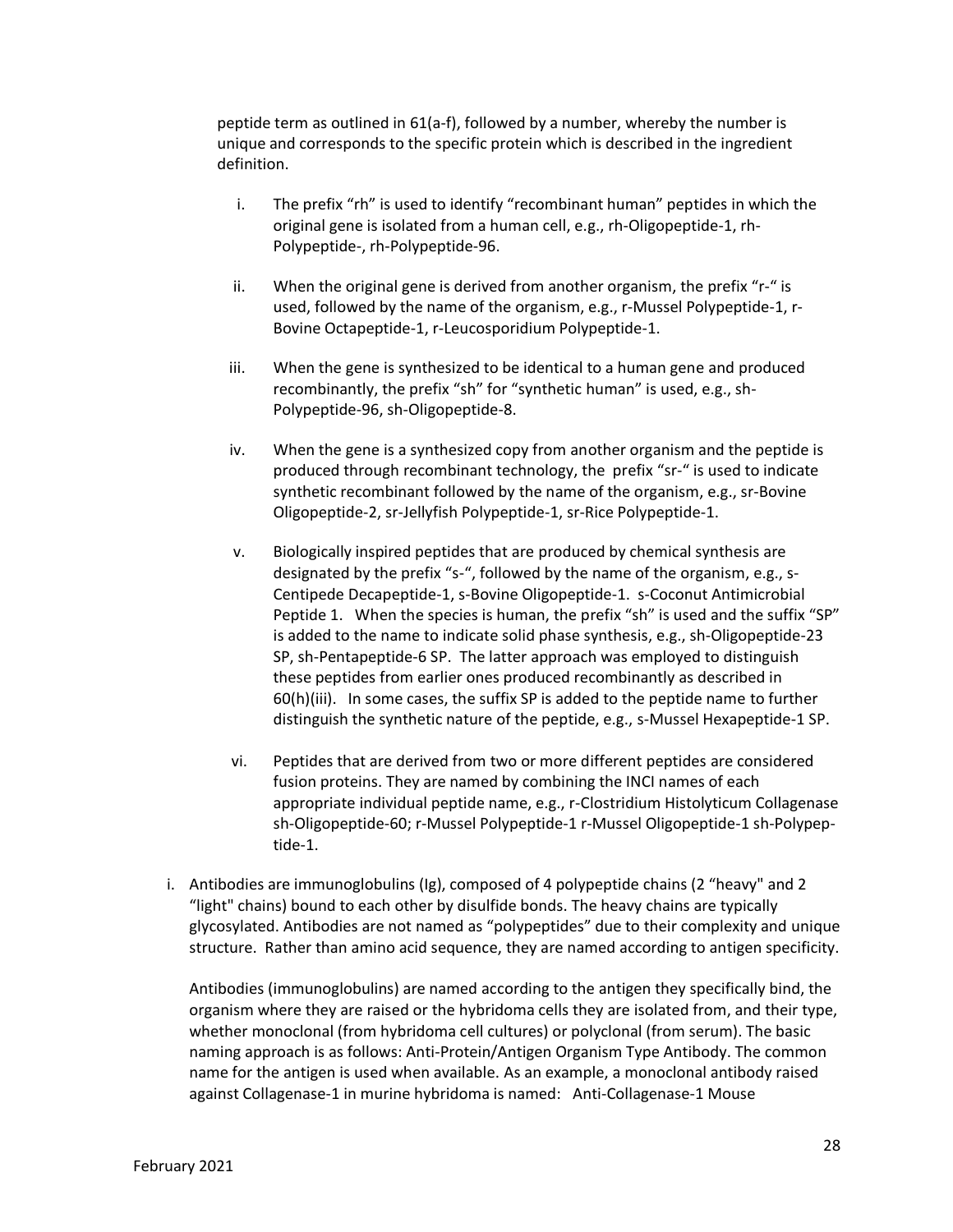Monoclonal Antibody.

- j. Proteins derived from a transgenic viable higher organism in which the gene expression is either stable or transient are named by the host organism, followed by the appropriate peptide name, and are defined by a transgenic process. Common names are often used to identify the host organism, e.g., Barley sh-Oligopeptide-1.
- k. Peptides which maintain the full sequence of a protein and are sourced directly from an organism are identified by the name of the protein, e.g., Cobrotoxin, Alloferon-1.
- l. Peptides which maintain the full sequence of a protein and are synthetically derived are identified by the name of the protein with an "s-" prefix, e.g., s-Pentadiplandra Brazzeana Defensin-Like Protein, s-Mellitin, s-Mu-conotoxin CnIIIC.
- m. Aptamers are synthetically produced single-stranded oligonucleotides that fold into a threedimensional structure and bind to a specific target. They are named based on composition, e.g., DNA, RNA, followed by the term "aptamer" and a unique number, e.g., s-DNA Aptamer-2. The ingredient definition describes the number of constituent nucleotides and the target molecule to which it binds.

#### <span id="page-28-0"></span>**Transesters**

62. Transesters are materials derived by the process of the transesterification of esters, usually triglycerides (fats and oils), and alcohols. They are generally identified by the term "esters", e.g., Apricot Kernel PEG-8 Esters, when the alcohol is less than a stoichiometric amount, there is no purification, and the material consists of a complex mixture of products, including mono- and di-glycerides and alcohols. Transesters can also be obtained by the transesterification of an oil with another oil, e.g., Moringa Oil/Hydrogenated Moringa Oil Esters. If a stoichiometric amount or excess of alcohol is used, the material will be named using Ester nomenclature, e.g., Ethyhexyl Cocoate.

A similar process is carried out by the process of the transamidation of esters, usually triglycerides (fats and oils), and amines. They are generally identified by the term "amides", e.g., Coconut Oil MIPA Amides, when the amine is less than a stoichiometric amount, there is no purification, and the material consists of a complex mixture of products, including mono- and di-glycerides and amides. If a stoichiometric amount or excess of amine is used and the reaction driven to completion, the material will be named using Amide nomenclature, e.g., Cocamide MIPA.

## <span id="page-28-1"></span>**MISCELLANEOUS CONVENTIONS**

- 63. Amidino is the root used to designate the structure R-C(NH2)=NH, e.g., Amidinoproline.
- 64. "Esylate" is the term used to designate ethanesulfonate, e.g., Sodium Esylate. "Tosylate" is the term used to designate toluenesulfonate, e.g., Cetrimonium Tosylate.
- 65. Estolides are esters formed by the polymerization of 2 or more hydroxyl fatty acids (e.g., 12 hydroxystearic acid), or by the acid-catalyzed condensation of 2 or more unsaturated fatty acids (e.g., oleic acid) to form oligomeric esters. The product is named "estolide" preceded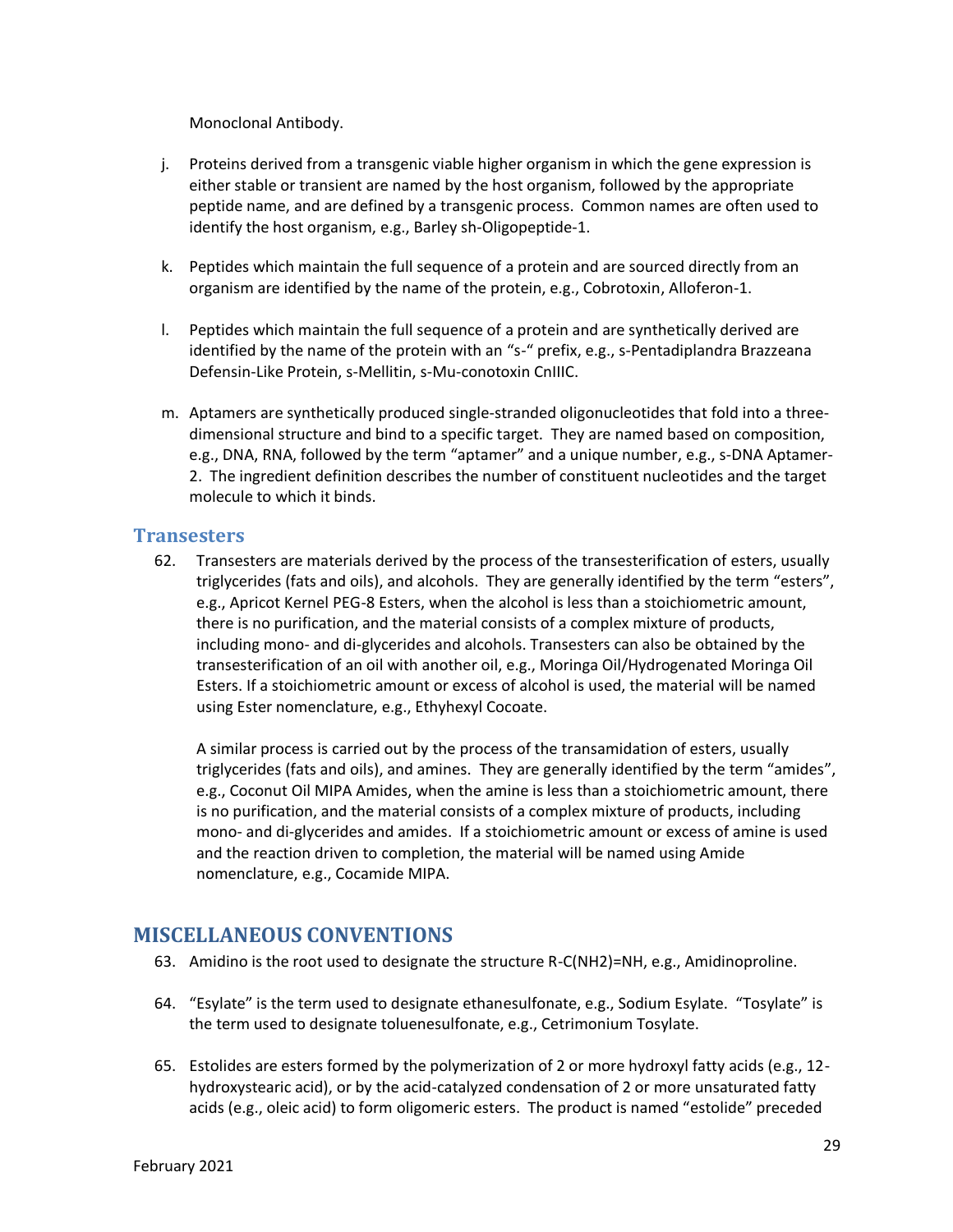by the name of the fatty acid which makes up the oligomer backbone.



- 66. The compound commonly known as conjugated CLA is named as Isomerized Linoleic Acid.
- 67. Encapsulated materials are named as mixtures with the components identified in order of predominance.
- 68. Solutions that are characterized as the dispersion of very small particles in a continuous phase that remain suspended are named colloids, e.g., Colloidal Silver, Colloidal Platinum.
- 69. Zwitterions are internal salts and are identified as "betaines" and "sultaines", e.g., Cocamidopropyl Betaine, Cocamidohydroxypropyl Sultaine.
- 70. Hydrocarbons derived by the complete hydrogenation of an unfractionated fatty acid are named according to the source of the fatty acids, e.g., Coconut Alkanes. See also Conventions 20 and 21.
- 71. "Lactylate" is the combining term used to describe the ester formed between two moles of lactic acid, e.g., Sodium Stearoyl Lactylate, Sodium Cocoyl Lactylate.
- 72. "Ascorbate" is used in INCI names for ingredients produced by the reaction of an alcohol with ascorbic acid to form an ether, e.g., Caprylyl 3-Glyceryl, or when a salt of ascorbic acid is formed, e.g., Calcium Ascorbate. "Ascorbyl" is used for esters between ascorbic acid and a fatty acid or phosphoric acid, e.g., Ascorbyl Stearate. Exceptions include the INCI names 2-O-Ethyl Ascorbic Acid, 3-O-Ethyl Ascorbic Acid, 3-O-Cetyl Ascorbic Acid.
- 73. Process terms are not usually utilized in INCI nomenclature, e.g., "heat-induced". Exceptions include terms such as acetylated, epoxidized, extract, ferment, hydrolyzed, hydrogenated, lysate, ozonized.
- 74. For products marketed in the EU which contain ingredients that meet the definition for a nanomaterial as identified by the EC Regulation No. 1223/2009, the INCI name (Nano) may be applied as a suffix to the corresponding INCI name. For example, usage of titanium dioxide that meets the EC definition for nano would be declared on the finished product label as Titanium Dioxide (Nano).
- 75. Lactones are generally preceded by a Greek letter prefix to indicate the size of the lactone ring, e.g., Gamma- Caprolactone, Delta-Decalactone.
- 76. Glycosides are compounds which consist of a sugar (glycone) linked to a non-sugar or alcohol (aglycone) through a glycosidic bond formed through the condensation. The resulting compound is a named by the aglycone term first, followed by the sugar, where the "ose" suffix of the sugar name is replaced by "oside". When the glycone is glucose, the resulting compound is named as a glucoside, e.g., Decyl Glucoside. Glucoside**s** is used when the sugar is a polymer of glucose. When the glycone is xylose, the compound is named as a xyloside, e.g., Octyldodecyl Xyloside, maltose would be a maltoside, etc.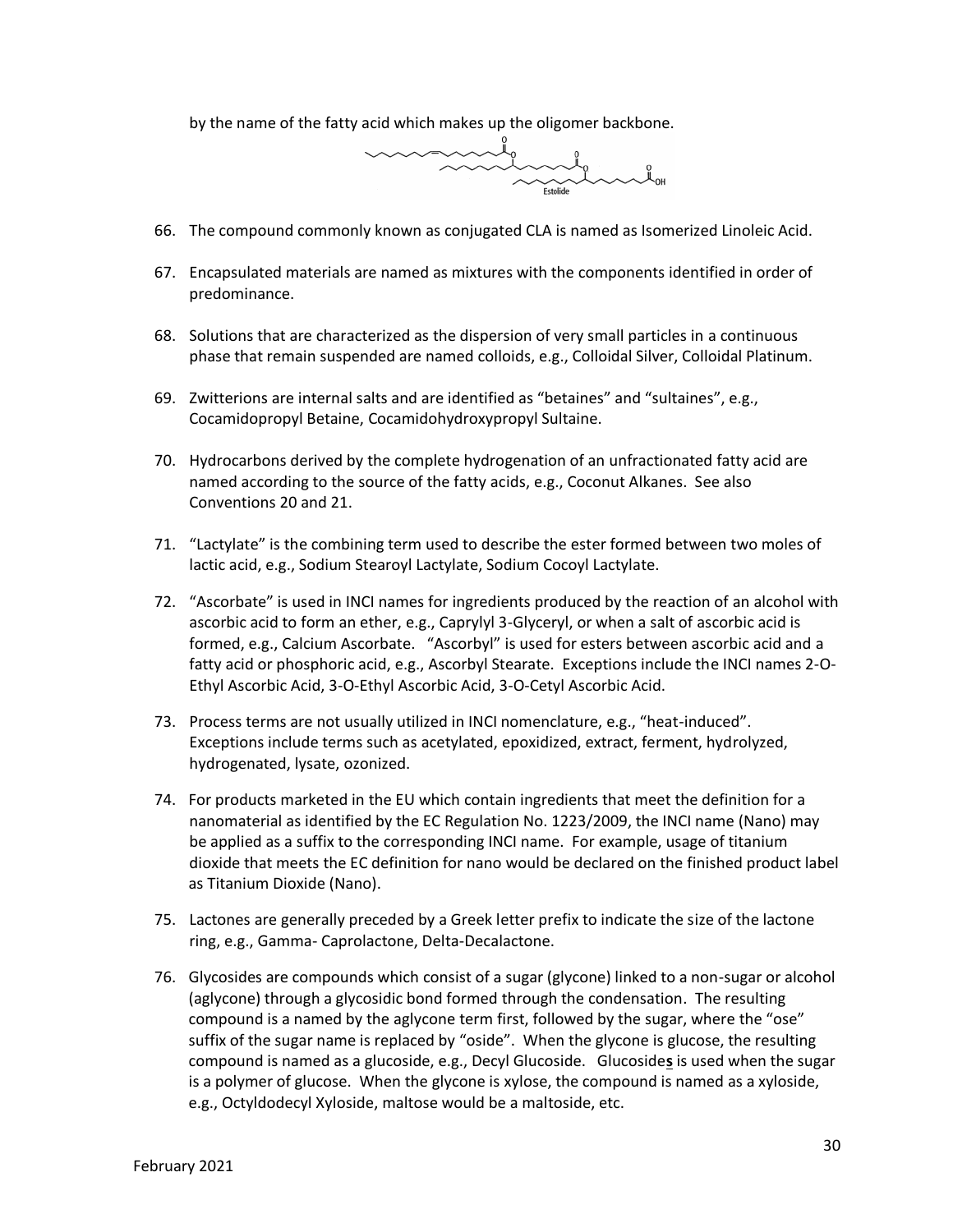When the aglycone is a complex material, such as a flavonoid or a ceramide, the sugar term precedes the aglycone, Glucosyl Hesperidin, Glucosyl Naringen, Glucosyl Ceramide NP, etc. Early exceptions to this convention include the names Phloridzinyl Glucoside, Polydatin Glucoside.

When the glycone is comprised of carbohydrates derived from a natural source, the material is named as a "glycoside", preceded by the aglycone term, e.g., Cetearyl Wheat Bran Glycosides. Naturally occurring plant glycosides (e.g., saponins) may be named by their common or usual name, e.g., Ziyu Glycoside I.

## <span id="page-30-0"></span>**LIST OF ACRONYMS**

| <b>AEEA</b>  | Aminoethylethanolamine                                               |
|--------------|----------------------------------------------------------------------|
| AMP          | Aminomethylpropanol                                                  |
| AMPD         | Aminomethylpropanediol                                               |
| <b>AMPS</b>  | 2-Acrylamido-2-Methylpropane Sulfonic Acid (Acryloyldimethyltaurate) |
| BHA          | <b>Butylated Hydroxyanisole</b>                                      |
| BHT          | <b>Butylated Hydroxytoluene</b>                                      |
| <b>CD</b>    | <b>Completely Denatured</b>                                          |
| <b>CHDM</b>  | Cyclohexanedimethanol                                                |
| <b>CI</b>    | Colour Index                                                         |
| <b>DATEM</b> | Diacetyl Tartaric Acid Esters of Mono- and Diglycerides              |
| <b>DBM</b>   | Dibutylmaleate                                                       |
| D&C          | Drug and Cosmetic                                                    |
| <b>DEA</b>   | Diethanolamine                                                       |
| DEDM         | Diethylol Dimethyl                                                   |
| <b>DIBA</b>  | Dihydroxyisobutylamine                                               |
| <b>DIPA</b>  | Diisopropanolamine                                                   |
| DM           | Dimethyl                                                             |
| <b>DMAP</b>  | Dimethyl Aminopropyl                                                 |
| <b>DMAPA</b> | Dimethyl Aminopropylamine                                            |
| <b>DMDM</b>  | Dimethylol Dimethyl Dimethyl Hydantoin                               |
| <b>DMHF</b>  | Formaldehyde Resin                                                   |
| <b>DMPA</b>  | Dimethylolpropionic Acid                                             |
| <b>DMSO</b>  | Dimethyl Sulfoxide                                                   |
| <b>DNA</b>   | Deoxyribonucleic Acid                                                |
| ds           | Double-stranded                                                      |
| <b>DVB</b>   | Divinylbenzene                                                       |
| <b>EDTA</b>  | Ethylenediamine Tetraacetic Acid                                     |
| <b>EDTHP</b> | Ethylenediamine Tetrahydroxy Propylene                               |
| <b>EDTMP</b> | Ethylenediamine Tetramethylene Phosphonate                           |
| Ext. D&C     | <b>External Drug and Cosmetic</b>                                    |
| FD&C         | Food, Drug, and Cosmetic                                             |
| GLY          | Glycine                                                              |
| HBr          | Hydrobromide                                                         |